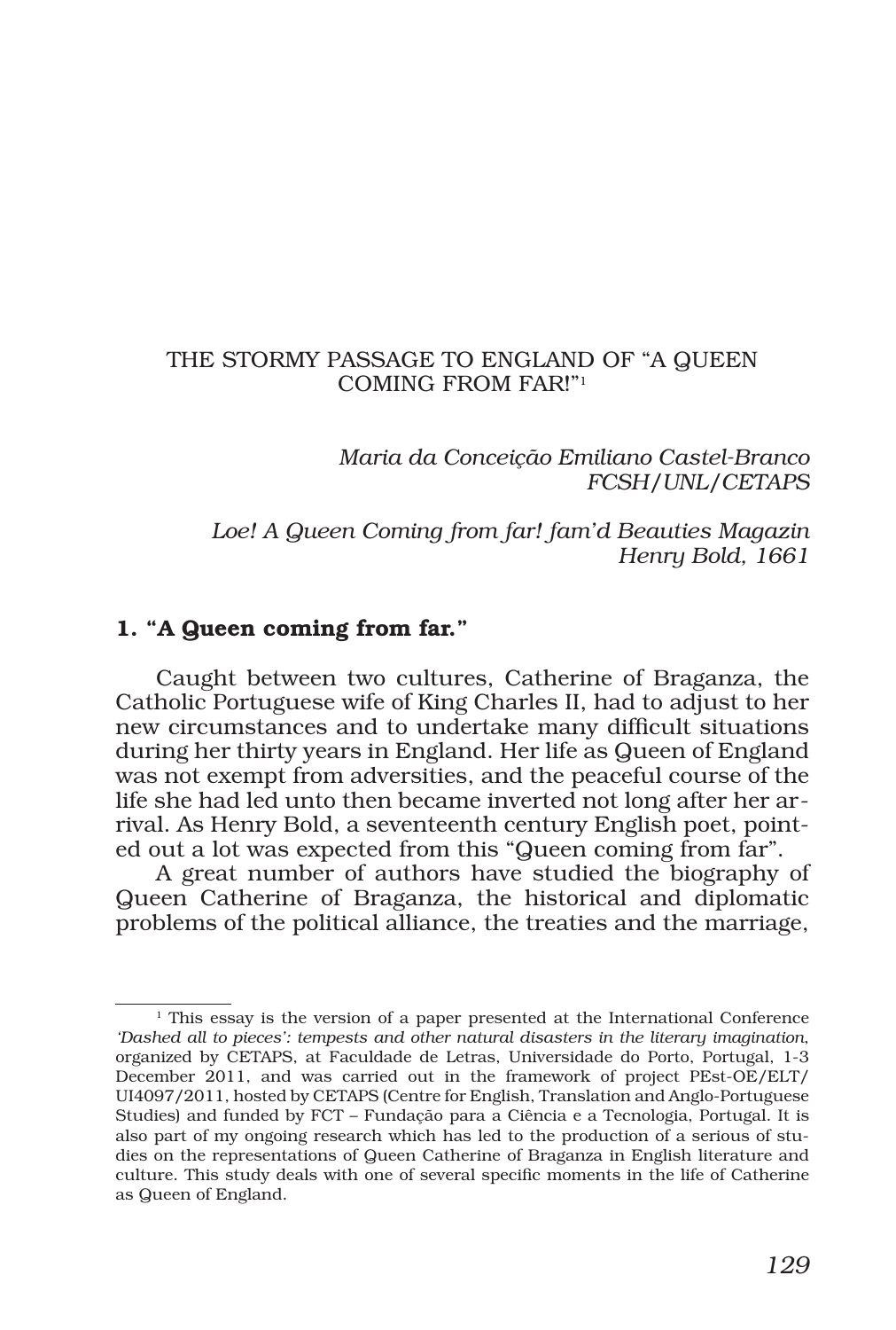the iconography, her image as a woman in a foreign country, her life after her return to Portugal, the palaces she lived in. But the presence of Queen Catherine of Braganza in England, her representations on the English literature of her time as well as other literary works up to the present date, and even the repercussions of her presence in England have often been minimized and underestimated by historians and writers. In fact, there was a tendency to generalize the idea that her years as consort in England in no way contributed to arouse the attention of writers or poets.

Nowadays, through intensive and personal research during the last years, it is feasible to speak of a literary tradition connected with the Anglo-Portuguese life of Queen Catherine of Braganza, which includes collective and individual works from the seventeenth century till today, texts by major or minor writers, works varying from laudatory poetry to historical novels, from satirical poetry to biography, from references in diaries and memoirs to allusions in drama.2 Furthermore, Queen Catherine of Braganza played a fundamental part in the diplomatic affairs of the seventeenth century and was an important instrument in the renewal of an alliance between the two royal courts. Moreover, she was a woman who abdicated, personally and conscientiously, of her own will and dreams during a large part of her life, thus voluntarily serving the cause of Portugal with all the advantages and disadvantages therein involved.<sup>3</sup> It is equally important to underline the role of Princess Catherine to achieve the goals of Portugal's agenda. With her life and marriage she contributed to the maintenance of the Portuguese Restoration and she has been ascribed the title of "construtora da independência", as Eduardo Brazão expressed. (129)

Her life in England was described by Lancelot Reynolds, another seventeenth century English poet, as a "Royal adventure". In the first lines of his poem *A Panegyrick On her most Excellent Majestie, Katharine, Queen of England, Scotland, France, and Ireland: or Her Highness Cordiall welcome into England. Her Royal Majesty landed at Portsmouth, on Wednesday night, the 14 this instant May; to the great joy of all those that truly fear God, and honour the King,*4 after having wished happiness to the

<sup>2</sup> For an appraisal of this subject see my PhD Dissertation *A Melhor Jóia da Coroa: Representações de D. Catarina de Bragança na Literatura* Inglesa (2005), and also the essay "The theme of song in England: Queen Catherine of Braganza in English literature" (2007).

<sup>3</sup> On this issue see Theresa Castello Branco (1971) e (1973).

<sup>4</sup> This poem was unpublished and unknown in Portugal since its publication in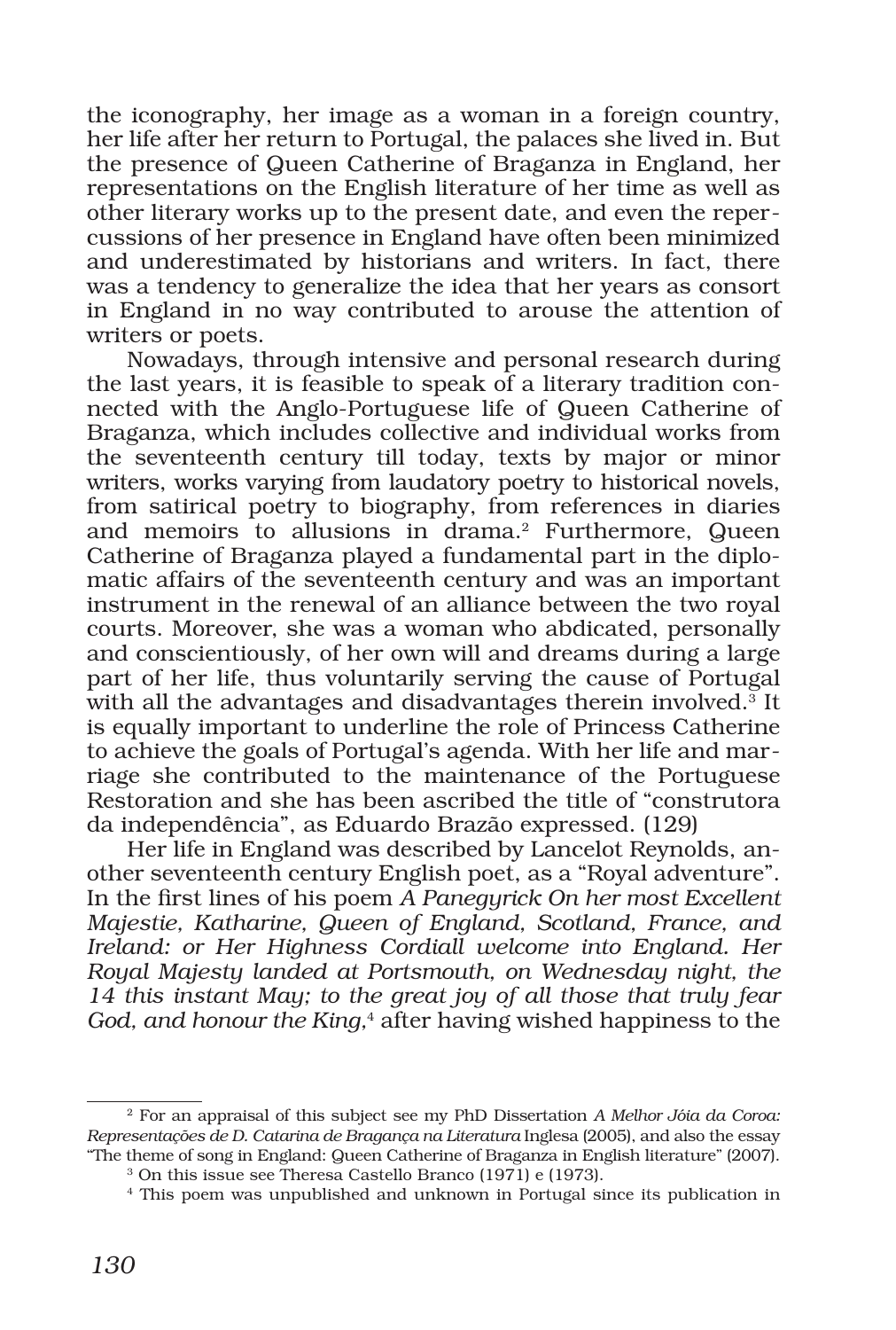court of Portugal and to all those people who in Lisbon merrily expressed their farewell wishes to the Infanta who was leaving them, the poet highlights the embarking of Queen Catherine on the English ship *Royal Charles*.5 It was a moment of great expectation for the English, as referred by the following lines: "At last into the Ship, you did enter: / Resolving on a Royal adventure" (ll. 14-5). These lines not only keep a literary record of the embarking of Queen Catherine on the English ship *Royal Charles* anchored on the Tagus but also emphasize the first time the Portuguese Queen of England stood diplomatically on English territory, which was a very important and symbolic moment for all. Right after the Treaties of 1661 were signed in Whitehall, on the 23rd of June, – *Treaty of Peace and Alliance between King Afonso VI and King Charles II* and *Treaty of Marriage between the King Charles II and the Princess of Portugal, Catherine of Braganza* – the Portuguese *Infanta* was immediately addressed in England as in Portugal as Queen of England. But the moment above described was the first one in which she and her entourage were under the protection of a British fleet commanded by *Lord* Sandwich. L. Reynolds' metaphor of a "Royal adventure" (l. 15), summarizes what was to be the Anglo-Portuguese uneasy life of Queen Catherine of Braganza, also described by Reynolds as a "Jewel": "A Jewel so Rich, so Rare is hard to find" (l. 20).

In fact, the "royal adventure" of this Portuguese princess, was not limited to her departure from Portugal, the embarking and voyage, but also included the arrival in England and the many years that she lived there; in other words, it was the Royal adventure of her whole life. Initially, she was a stranger in a strange land. This essay looks at the first of her many "adventures": her departure from Portugal, her embarking and, especially, her voyage to England presented by contemporary eyewitnesses in some literary and historical records of her time, written in English as well as in Portuguese.<sup>6</sup>

London. Today, its entire version can be read in *Antologia de Poemas Ingleses sobre D. Catarina de Bragança*, the annexed volume that accompanied my PhD Diss. *A Melhor Jóia da Coroa: Representações de D. Catarina de Bragança na Literatura Inglesa* (FCSH, UNL, Lisbon, 2005).

<sup>5</sup> The ship *Royal Charles,* previously known as the *Naseby* during the Commonwealth*,* was renamed with the Restoration. Under the command of Sir Edward Montagu it brought King Charles II and his entourage to England in his homeward journey from exile. In 1662, just as in 1660, the *Royal Charles,* also under the command of Admiral Edward Montagu, first Earl of Sandwich, was chosen to carry King Charles II's bride, Catherine of Braganza, from Lisbon to England, leading a large Anglo-Portuguese fleet.

<sup>6</sup> Words and expressions highlighted in bold are the author's responsibility.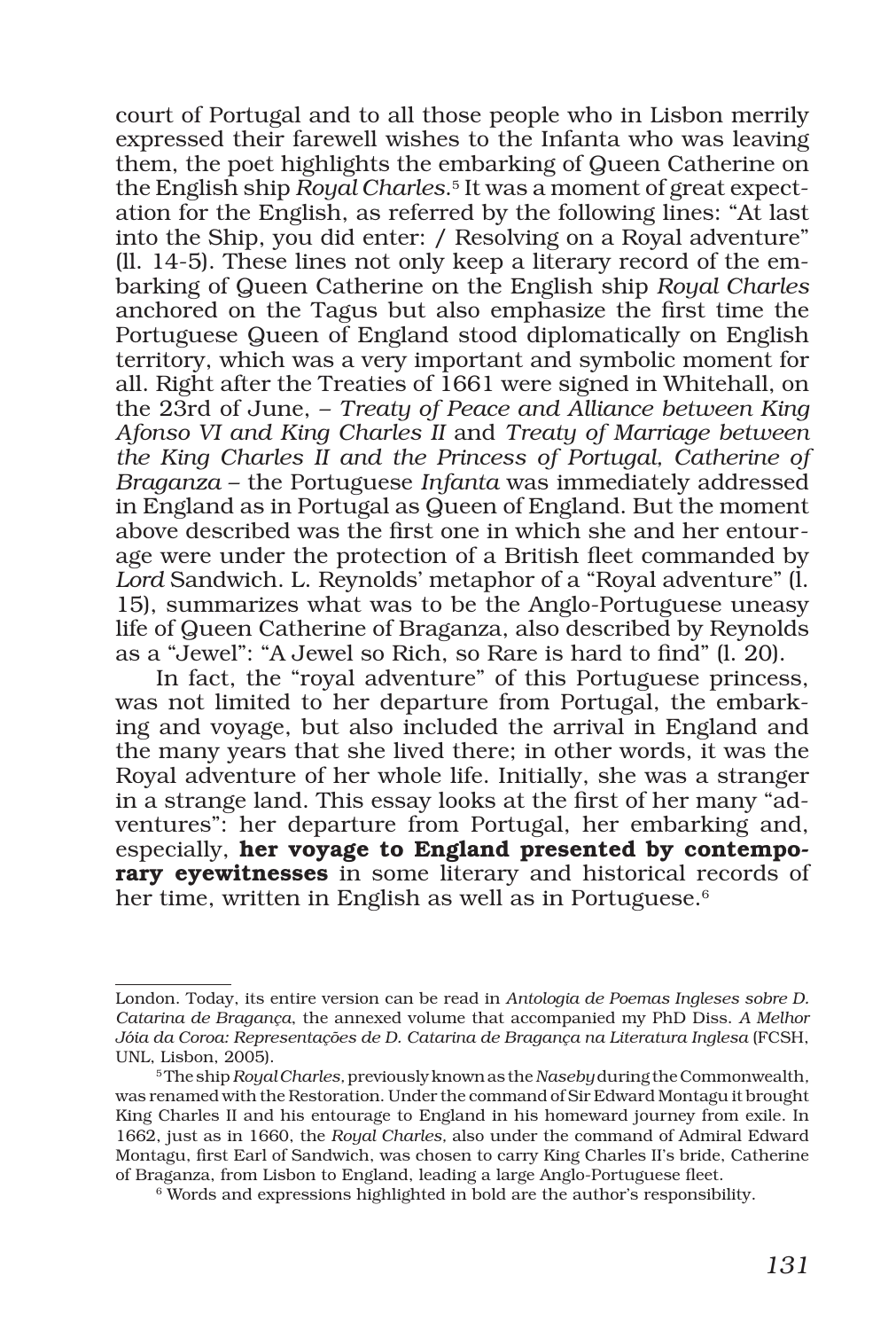## 2. A stranger in a strange land: Princess of Portugal, Queen of England.

The reasons of Catherine of Braganza going to England can be summarized in King Charles II's own words in his speech to the members of Parliament, in May  $8<sup>th</sup>$ , 1661:

I will not conclude without telling you some News; News that I think will be very acceptable to you; and therefore I should think myself unkind and ill-natur'd, if I should not impart it to you. I have been often put in mind by my Friends, That it was now high Time to marry; and I have thought so myself ever since I came into England: But there appeared Difficulties enough in the Choice, tho' many Overtures have been made to me: (…) I can now tell you, not only that I am resolv'd to marry, but to whom I resolve to marry, if God please: And towards my Resolution; I have us'd that Deliberation, and taken that Advice as I ought to do in an Affair of that Importance; and, trust me, with a full Consideration of the Good of my Subjects in general, as of myself: It is with the Daughter of Portugal. (…) and so took up my own Resolution, and concluded all with the Ambassador of Portugal, who is departing with the whole Treaty sign'd, which you will find to contain many great Advantages to the Kingdom: And I make all the haste I can to fetch you a Queen hither, who, I doubt not, will bring great Blessings with her, to me and you.<sup>7</sup>

Queen Catherine, as Princess of Portugal, was one of the pawns of an international and political game. The marriage of the English King to the Portuguese Infanta, was the result of many diplomatic conversations followed attentively by the rest of Europe. After the Restoration, the future of the English monarchy depended on Charles II's marriage, as Richard Lodge pointed out: "The absorbing interest of domestic affairs during the first two years of Charles II had not wholly distracted attention from foreign policy. (...) He was still unmarried, and the future relations of England depended very largely upon the choice of a bride"

<sup>7</sup> See Charles II's "Speech to Both Houses at the First Session of the Second Parliament, May 8,  $1661^{\circ}$  (Bryant, 111-12). The Speech uttered in this session of Parliament had a Portuguese version written by D. Francisco de Mello Torres, the Portuguese Ambassador, with the title "As particularidades que succedèrão no Parlamento, quando nelle se tomou este assento, (...)" (Melo, 1661). This document can also be examined in the genealogical work by D. António Caetano de Sousa, described as "Prova Num.37" (1950, 493-502). On this subject see also Clarendon (1761, 181-82), and Rau (1941, 50-51).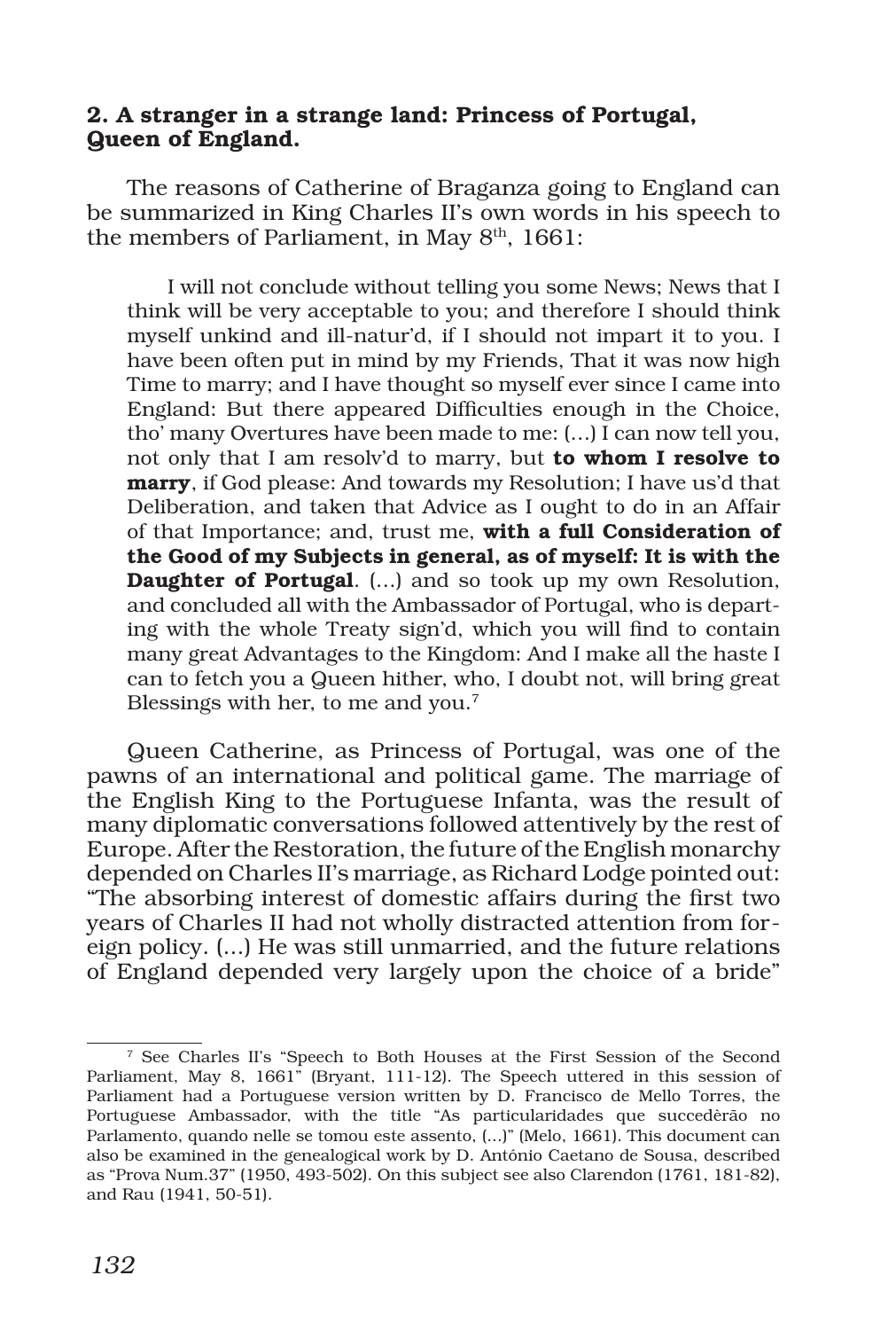(19). On this matter Edgar Prestage also remarked: "Quando Carlos II foi restituído ao trono, tornou-se o seu casamento uma questão de importância internacional, esforçando-se tanto as grandes como as pequenas potências, por intermédio dos seus representantes em Londres por encaminhar a escolha do Rei em harmonia com os seus interêsses políticos" (157). It was a diplomatic issue as Sir George Clark, another historian, declared: "Any choice implied friendship with one power and enmity with others" (60). Apart from the Portuguese Infanta, Charles II had had several hypothetical brides, "a whole litany of marriages", as he personally declared.<sup>8</sup> And on this subject, according to other writers, such as Keith Feiling, he also stated, "I hate Germans, or princesses of cold countries" (38) designating the German princesses recommended to him as "dull and foggy".9

In fact, there were choices to be made, as Lingard mentioned in his: "to marry a Catholic princess from the south was likely to shock the religious prepossessions of the majority of his subjects" (1849, 69). In this situation of apparent deadlock, the monarch was approached by the Portuguese Ambassador with a most tempting proposal for both countries, which was also supported by the French court and positioned against Spain. After mastering many obstacles and after prolonged talks, in which intervened kings and ambassadors, ministers and cardinals, politicians and military officials, laymen and members of the clergy, Catholics, Jews and Protestants, some to favor yet others to oppose, the marriage of Catherine of Braganza, with Charles II became a fact.

It was, indeed, an episode of extraordinary importance for both countries and a renewal of the Anglo-Portuguese alliance in a time when, as C. Hermenegildo de Sousa emphasized, "o sistema de casamentos era a forma mais completa e segura das alianças dos estados" (69). With the Treaties of 1661, England would receive a large dowry which included riches in money, merchandise, trading facilities in Brasil and the East Indies, and some Portuguese important cities in North Africa and in India; King Charles was obliged to help and support Portugal and its territories, in land as in sea, against Spaniards and pirates, and would also try to achieve and maintain peace between Portugal and the Netherlands. He also determined to let her bride and queen, keep her religion, rituals and devotions. The marriage of Catherine of Braganza, with Charles II was fundamental to the

<sup>8</sup> On this subject see Bryant (104), and Feiling (38).

<sup>&</sup>lt;sup>9</sup> On this matter see Strickland (1883, 357).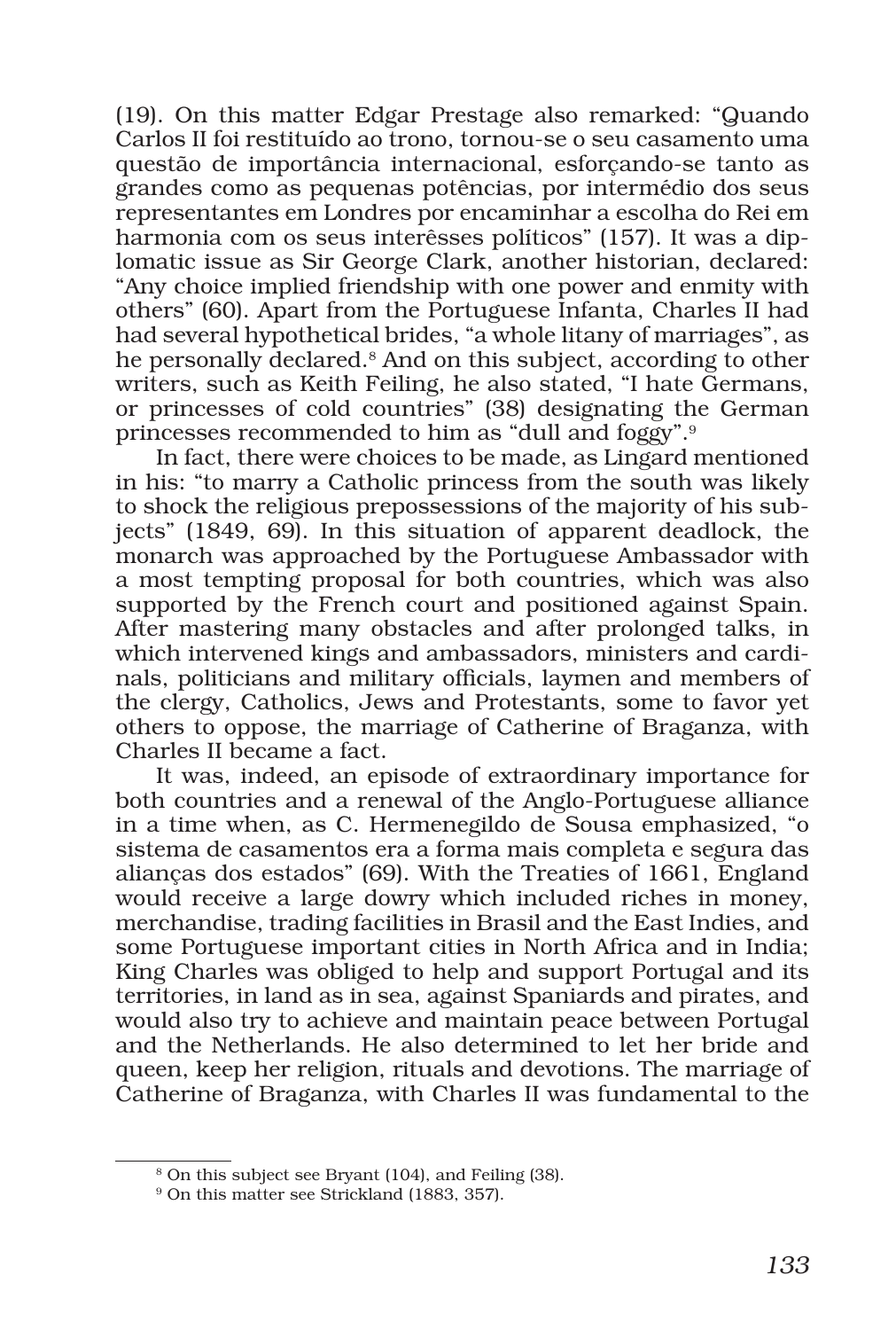good outcome of the consolidating process of the Restoration and Independence of Portugal. In article XV of the Treaty, the English King promised the following: "trazer no coração as coisas e conveniências de Portugal e de todos os seus domínios". As José de Almada observed, by this Treaty a new period begun between the two nations (vol. I, 55).

A new queen for England, coming from a faraway country, naturally caught the attention not only of the King and his Privy Council but also the curiosity of the English subjects. Henry Bold was one of the first to announce in verse, in 1661, the expectations over the consort chosen by Charles II, by proclaiming enthusiastically in one of his poems the new and unexpected Queen who was coming from far:

#### (…) Loe! **A Queen**

**Coming from far!** fam'd Beauties Magazin The Wealth oth' World! the Glory of the Earth! Fair as the Star that Blaz'd at Charles His Birth! A Queen of Beauty, Love, and Innocence! Sweet as the Smoak perfum'd with Frankincence! (ll. 9-14).

In the following year, in 1662, the year of the Anglo-Portuguese marriage, James Howell, in *A Brief Account of the Royal Matches or Matrimonial Alliances*, also made some considerations on the strengthening of ties between the kingdom of England and the kingdom of Portugal<sup>10</sup> and, in a brief statement, he declared: "By the former Alliance, it may be said that Portugal married with England, by this England hath married with Portugal." (6) Within the scope of this study the expression "coming from far" becomes especially relevant.

On the 23rd of April, 1662, not having yet completed twenty four years of age, Catherine of Braganza embarked on a journey to England, leaving her country of birth towards a faraway country only to return thirty years later. We must take into

<sup>&</sup>lt;sup>10</sup> Howell's *Account* concludes with a reference to the earlier Anglo-Portuguese marriage in the fourteenth century: "King *Charles* the Second, married the Lady *Catherine*, sole Daughter to Don *John* the fourth King of *Portugal*, and Sister to Don *Alonso* the sixth now regnant, there was a matrimonial Alliance once before 'twixt the Blood Royal of *England* and *Portugal*, which was about Ann. 1376, between *John* the first King of *Portugal,* and the Lady *Philippa* Daughter to *John* of *Gaunt* Duke of *Lancaster*. As that former was the fortunatest Alliance that *Portugal* ever made, by their own Confession, to this Day; so may this prove to *England*! May all the Blessings of Heaven be poured down on it, according to the due and daily Devotions of all true-hearted Subjects, and particularly of *J.H*.".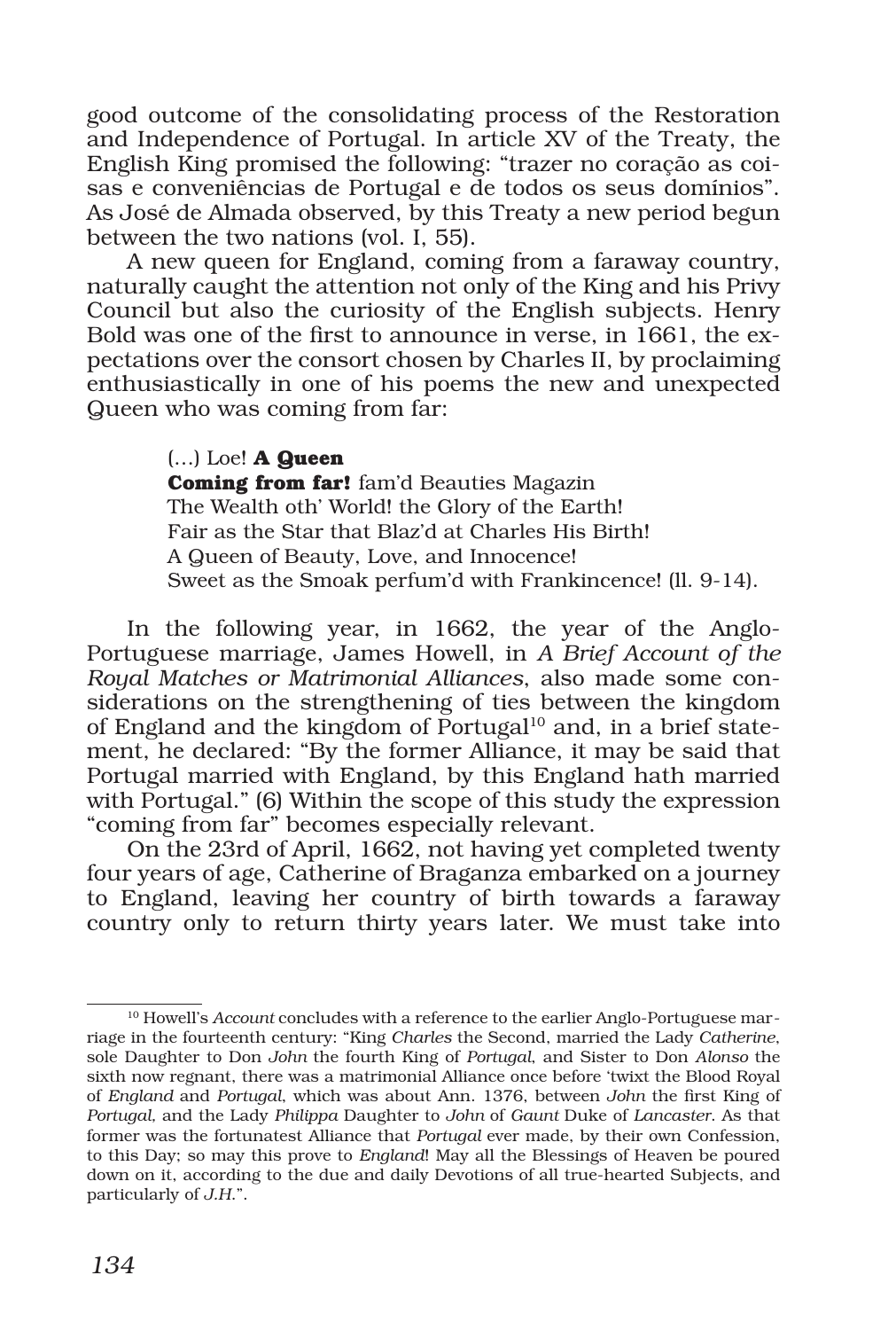account that in previous generations, and for a long time, a lot of marriages and alliances had been planned between the reigning courts of Portugal and Spain, which meant that the Portuguese *Infantas* only crossed the frontier, but did not really leave their usual environment. The courts were very similar to the ones they had left and, generally, they shared the same manners, the same climate, the same religion and, as far as the language was concerned, there were no great differences. By becoming united to the English monarch, Queen Catherine not only crossed the frontier, but also crossed the seas, leaving for a faraway country on a journey which was not exempt of difficulties. Besides, there was not the slightest parentage or affinity between the royal pair; they did not know each other personally, except by portraits, and the wedding ceremony required the celebration of two religious ceremonies to content both Catholics and Anglicans. The religious ceremony of the marriage took place in Portsmouth, on the  $31<sup>st</sup>$  of May, 1662 (according to the Gregorian calendar), firstly in a private ceremony, in accordance with the Catholic rite, and secondly in public, in accordance with the Anglican rite. These ceremonies were to bring up comments and discussions many years later. At first, there was a combination of joy, veneration and curiosity on the part of the English at her arrival. These ways of looking at the new queen along with others clearly antithetical which were quickly developed, were to accompany her throughout her stay in England.

Queen Catherine had to endure a difficult period of adaptation to a new court, a new lifestyle and new manners; the language of the country of destiny was unknown to her, and she had to rely on precious help of Father Russell,<sup>11</sup> who initiated her in her first contact with the foreign language. She left a court of a traditional and clerical nature, to go to live and reign in a foreign, recently restored and licentious court avid of entertainment, music, balls, masquerades; in other words, a very different world from the quiet one which she was leaving behind. She had to face difficult problems such as the imposition of the mistresses of the king as her ladies of the bedchamber, the constant infidelities of the king, the misfortune of not being able

<sup>&</sup>lt;sup>11</sup> Father Richard Russell played a leading role in the negotiation of the marriage treaty of Charles II and Catherine of Braganza and the consequent alliance between England and Portugal. This included, as stated in his papers, "the provision of English troops and supplies for Portugal's war against Spain, as well as England's acquisition of Tangier and Bombay with the use of money provided from Catherine's dowry". (< http:// reed.dur.ac.uk/xtf/view?docId=ead/ush/lcprussell.xml> accessed in 28.06.14).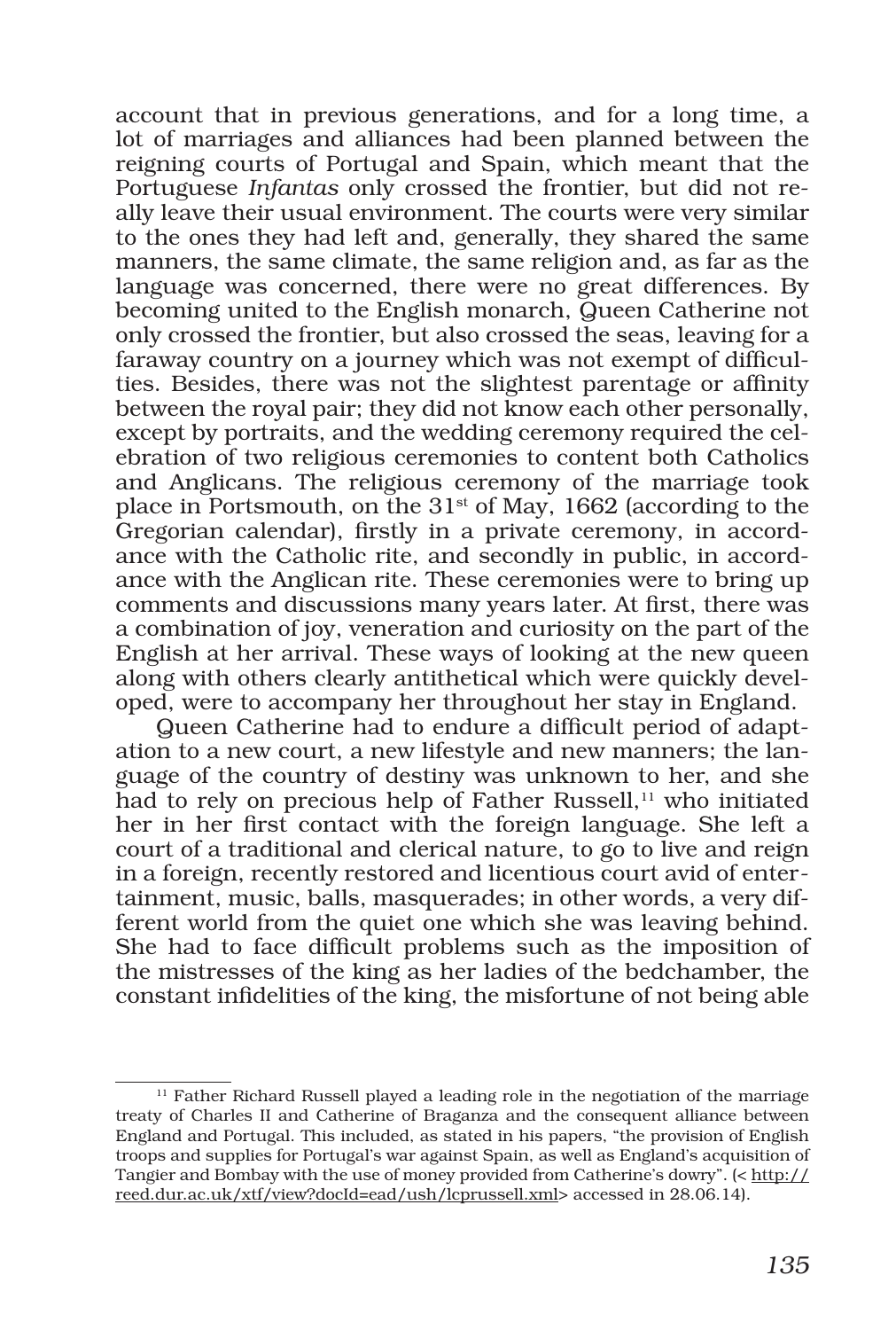to lead any of her pregnancies to the end and thus assure the succession, the fact that she was a Catholic queen living in an Anglican country, a generalized feeling of lack of religious tolerance, especially during the period of the Popish Plot, and an exaggerated fundamentalism against Catholics who were called "papists" and the consequent attempts to put her away from the throne.

The idea of Catherine as a silent and discreet queen of England cannot and should not be mistaken by the image of an unintelligent and practically inactive queen. It is true that on the subject of politics she abstained voluntarily and never interfered as did some of the mistresses of Charles II. The Queen found, however, other ways, cultural and religious ways, of strengthening her position as Consort at the court. Her discreetness did not mean lack of intelligence. Above all, she did not leave a trail of indifference and positively or negatively, she left strong impressions on those who surrounded her or simply observing her. As was already emphasised the Queen "coming from far" was the object throughout the years of very different opinions and sentiments: she was admired and praised by some, criticized and satirized by others, she attracted sympathies and enmities. This is a fundamental aspect which is to be observed, both in historical documents, as well as in literary texts of her time and of later periods.

With the passing of time, she learned how to move about in the licentious court of Charles II. She had to endure difficulties of controversial nature. Even as Queen Dowager she had to stay seven more years in England in spite of her wish to return to Portugal. When she finally returned to her country of birth she had to face again a natural and inevitable adaptation and a new acculturation.

# 3. The stormy passage to England of Queen Catherine of Braganza.

The young Portuguese princess who became the bride of the profligate Charles II was initially, as already mentioned, a stranger in a strange land, where she could barely speak the language of the country and where her religion was outlawed. Among the many controversial occasions and trials she had to face as Queen of England, perhaps the first one was her voyage to England. Psychologically it was undoubtedly a difficult experience: homesickness, fear of the unknown, the expectation of a king and husband never seen before as well as a foreign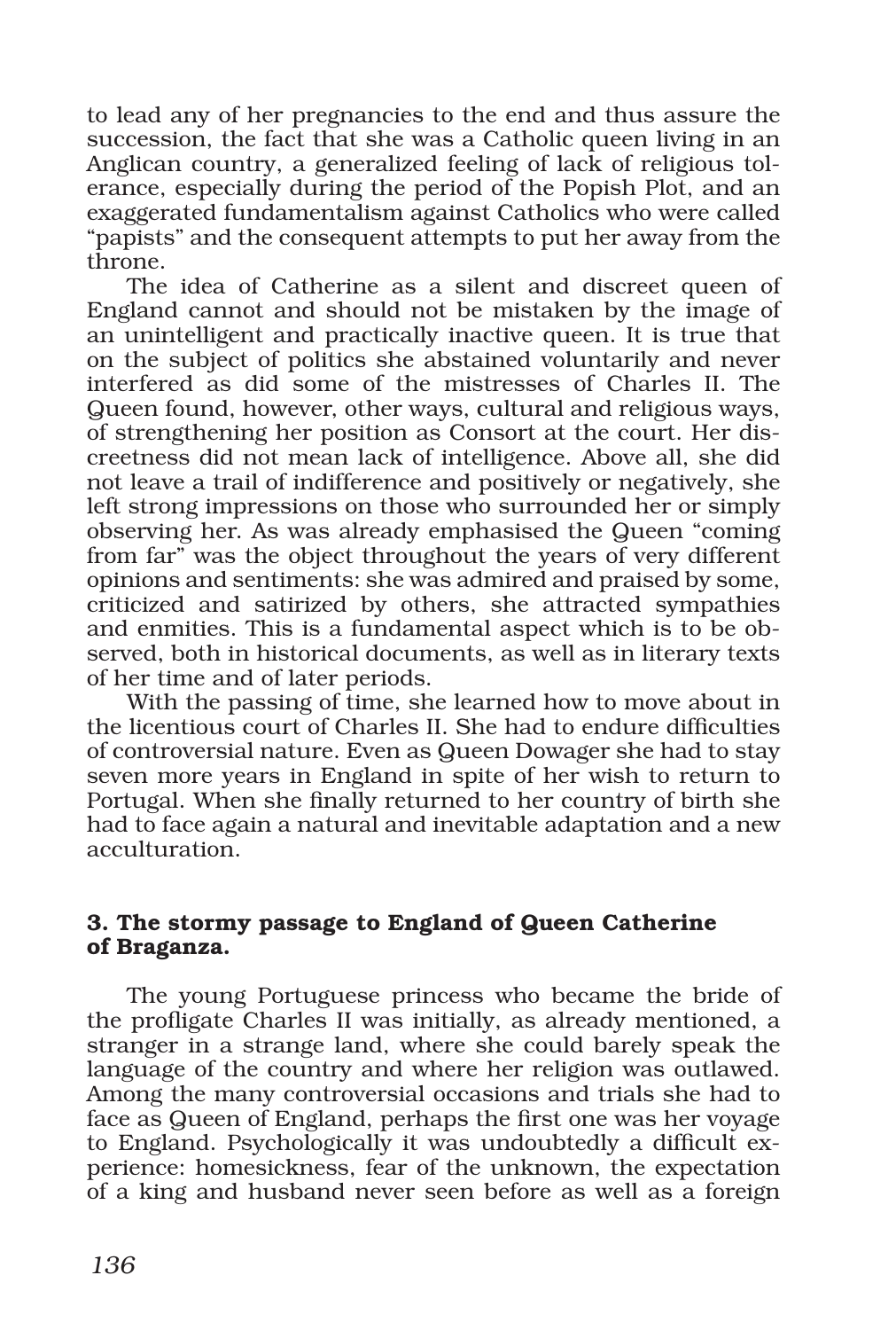language, foreign places and foreign manners. All these circumstances were to make gigantic changes in her way of life. Having in mind "tempests and other natural disasters in the literary imagination", the central issue of this essay will be the impact of people and nature in her passage to England as presented by eyewitnesses in literary and historical records of her time.

After the signature of the Treaties of 1661 many public manifestations of joy and enthusiasm took place all throughout the kingdom of Portugal and the festivities celebrated in Lisbon were poetically depicted with great detail in *Festas Reays na Corte de Lisboa, Ao feliz Cazamento dos Reys da graõ Bretanha Carlos, & Catherina. Em os, Touros que se correram no Terreiro do Passo em Outubro de 1661. Dedicadas a Europa Princeza de Phenicia. E Escritas Por Izandro, Aonio, e Luzindo, Toureiros de forcado*, published in Lisbon in 1661,12 and *Relacion de las Fiestas qve se hizieron en Lisboa, Con la nueua del casamiento de la Serenissima Infanta de Portugal Doña Catalina (ya Reyna de la Gran Bretaña,) con el Serenissimo Rey de la Gran Bretaña Carlos Segvndo deste nombre, Y todo lo que sucedió hasta embarcarse para Inglatierra*, published in Lisbon in 1662. The latter is a text in Spanish which was published anonymously at the time and is attributed to D. António de Sousa de Macedo, who described with interesting detail, observations and metaphors all the joy felt in Lisbon:

Los ca famientos de los Principes fon tan vtiles al comum, por el fin de la fuceffion y por la amiftad que concilian entre las naciones, q no es lifonja fino deuda el celebrarlos com fieftas publicas; y por la milma razon es cõueniente hazer relacion dellas, para comunicarlas a los amigos ab fentes, y para mo ftrar a todos, que no se há faltado a lo que se deuia.

Llegado, pues, a Portugal aui so de estar concluido el ca famiento de l'u l'serenill'ima Infanta Doña Catalina, con el l'ernill'imo Rey de la Gran Bretaña Carlos II. Hizieron todas las Ciudades, y Villas principales, demon ftraciones publicas del content general con que lo recebian; mas, porque feria muy largo el referir todas, diremos f olamente lo que passió en Lisboa a cabeça del Reyno. (ll. 1-15)

About the commemorations of April 1662, after the English Ambassador arrived in Lisbon to take the new Queen to England, Macedo observed that "toda la naturaleza mostraua su contento"

<sup>&</sup>lt;sup>12</sup> This collection of poems is attributed to António Lopes Cabral in the National Libray of Portugal's digital catalogue.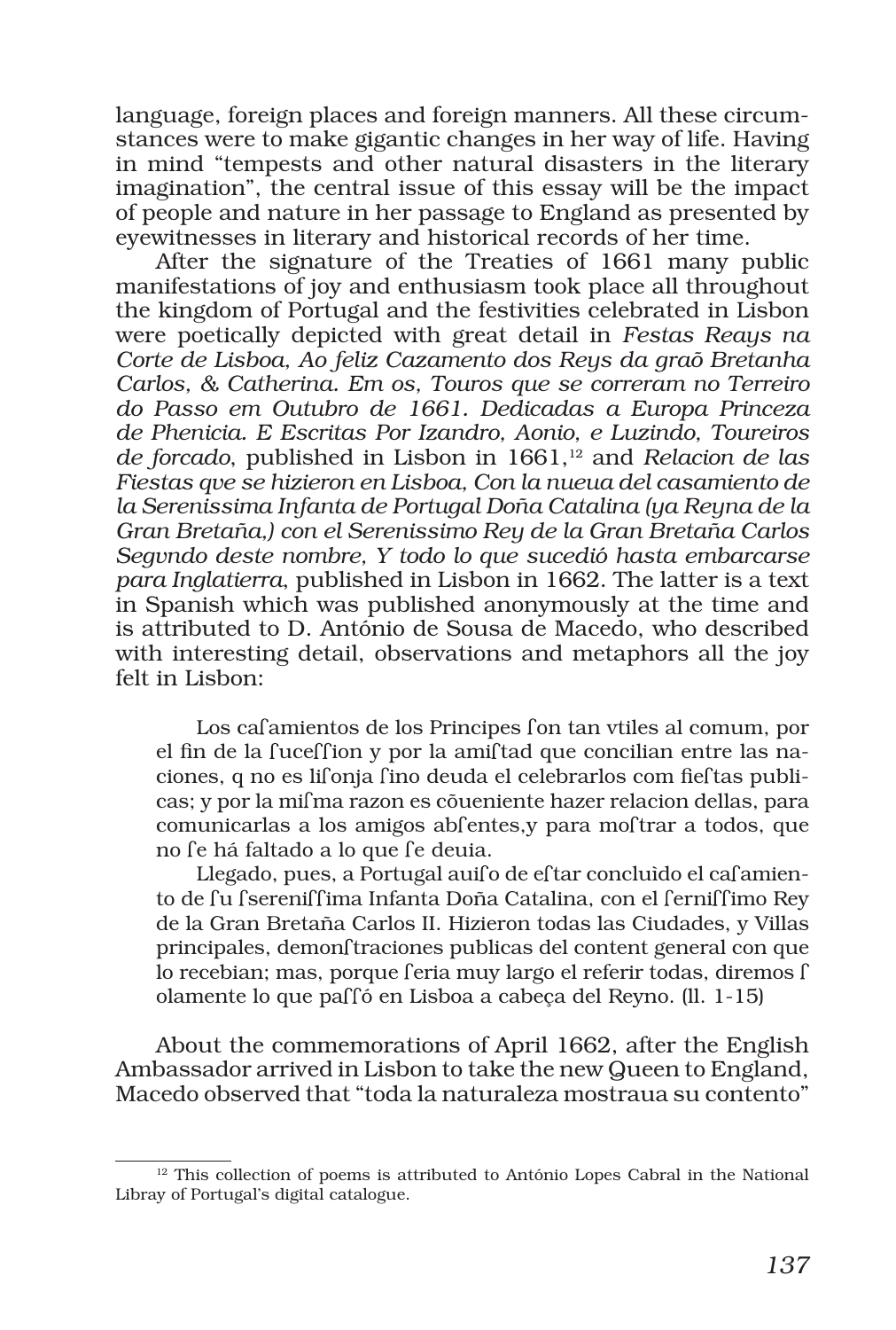(ll. 375-6) and that a kind of micro world or, as he expressed, "vn Mundo abreuiado" was reunited to enjoy the festivities:

las dòs Mage tades de el Rey de Portugal y de la Reyna de la Gran Bretaña a l'u mano derecha, y en otro balcon el lerenillimo Infante D. Pedro fu hermano, en otros los Officiales de la Cafa Real, en otros la beleza de las Damas de Palacio, y otras feñoras de la Corte, en outro balcõ el Embaxador de Inglatierra, y en outro el Cõmil Tario de los Eltados de Holanda; y viendo le los tablados, y Plaza todo poblado de Miniftros, Señores, y Caualleros cõ fus galas, y de inumerable Pueblo, que ha<sup>r</sup>ta los terrados cobria parecendo un Mundo abreuiado. (ll. 91-100)

For the embarking and farewell to Infanta Catarina, Queen of England, a regulation had been prepared in advance with the convenient formalities, ceremonies and festivities, in particular the day of departure of the Princess. It was prepared with great detail and thoughtfulness and in the 14<sup>th</sup> April 1662 the Secretary of State made a public announcement of the ceremonies to commemorate this event.<sup>13</sup>

In the first days of March, 1662, a large fleet arrived in Lisbon under the command of Lord Sandwich, aboard the Royal Charles, to conduct the Queen to England. The festivities related to the embarking of the Portuguese Infanta, now Queen of England, took place with magnificent illuminations in the city, bullfights in the arena, plays in theatres and masquerade parties; a religious procession also took place and the *Te Deum* prayer of thanksgiving was recited, as depicted by D. António de Sousa de Macedo. After the ceremonies of the Holy Week and those of Easter had ended, some of the problems related with the dowry having been resolved, the holds of the ships filled with merchandise, and the festivities which went on for days having come to an end, everything was ready for the English fleet to leave. The young Queen embarked with her retinue on the 23rd

<sup>13</sup> See "Aviso do secretario de estado Pedro Vieira da Silva – 14 d'abril de 1662" (Oliveira, 336-38) and "Programma das formalidades que se haviam de seguir no dia da despedida e embarque da Senhora Infanta D. Catharina, Rainha de Inglaterra" (Santarém, 236-56). In *Relacion de las Fiestas* the author refutes that the arrangements for the ceremonies were fortunately successful but belatedly fixed: "Ques esto se ordenasse tan tarde, que no hauia tiempo para hazerse pareciò descuydo, y fue prouidencia, porque se conociesse el amor de los Portugueses a sus Principes, y la fuerça del amor que acaba impossibles; no se sabe el como, hallòse dentro de dòs dias, que fue un Domingo, todo tan perfeto, como si en ello se tauajâra d´s meses por lo menos" (ll.541-47).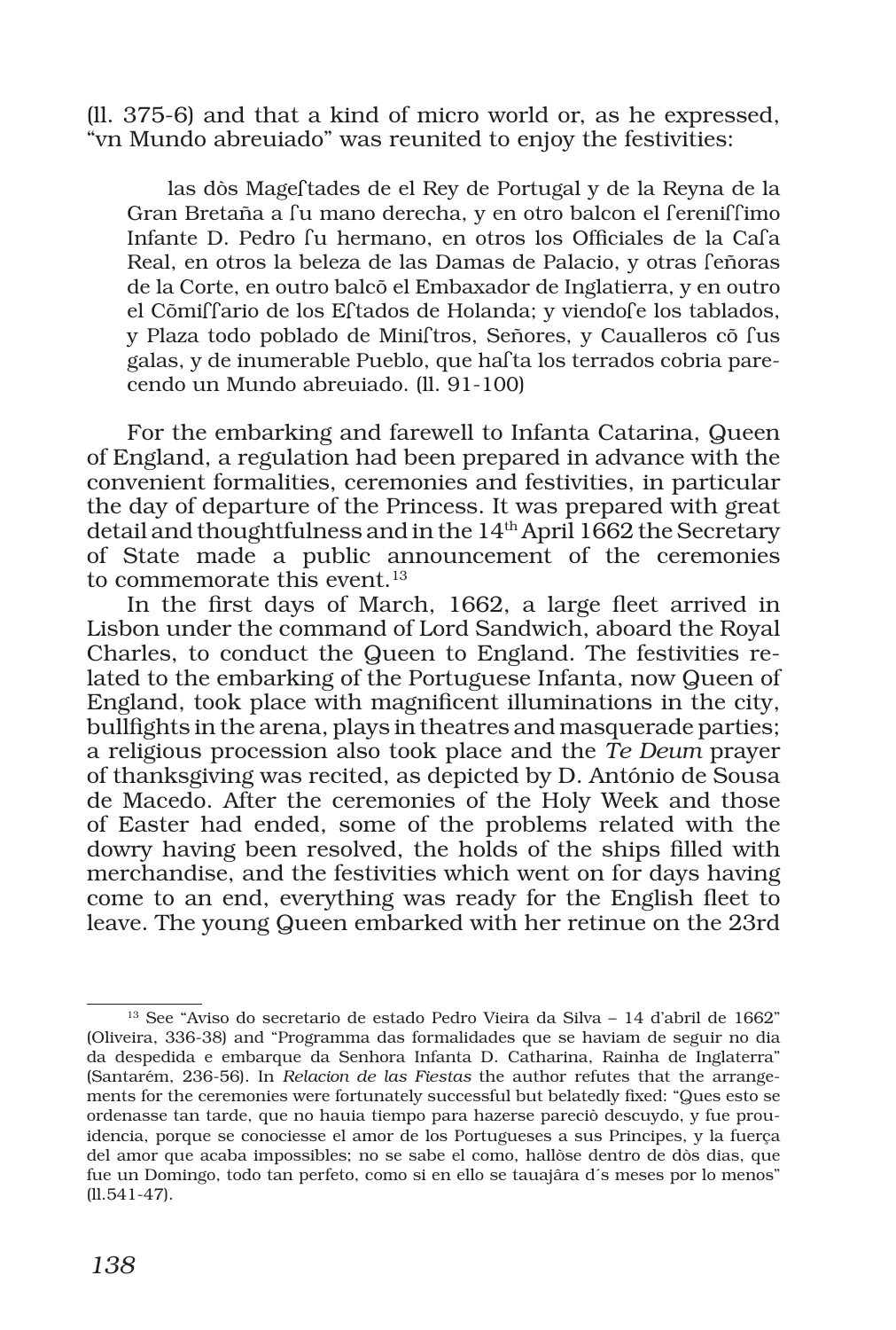of April, 1662, Feast of Saint George. Leaving the mouth of the river Tagus, the *Royal Charles* left Lisbon sailing towards the Atlantic Ocean, passed the difficult Bay of Biscay, went around the Isle of Wight to the port of the city of Portsmouth, where the first meeting with Charles II was to take place and the religious wedding was to occur.

The fleet, as described by Silva Tullio, included "quatorze naus, cinco sumacas com mil caixas de assucar (parte do dote), e uma barca de Cezimbra, que, por sua velocidade, quis o almirante inglez levar para amostra ao rei da Gran-Bretanha" (213). The retinue of Dona Catarina of about thirty persons included the Marquis of Sande, the Portuguese ambassador in England, and his secretary Francisco de Sá de Menezes, Richard Russel, the Queen's chaplain and almoner, the Counts of Penalva and Pontevel, Francisco Corrêa da Silva, ladies of honour, countesses of Penalva and Pontevel, maids of honour, maidservants, musicians and others.

There are some fundamental texts which describe the embarking of the Queen of England and her voyage, written by eyewitnesses of the events, some of them travelling on board, thus leaving us historical and literary records of the departure and the voyage specifically: *Relaçam dedicada A Seren*∫∫*iima Senhora Rainha da Gram Bretanha da jornada que fez de Lixboa the Port-t*∫*Mouth*, a collection of Portuguese stanzas published in London, written by Father Sebastião da Fonseca, Master, Chaplain and President of *Hospital Real de Todos os Santos*∫in Lisbon at the time, *Relaçam diaria da jornada, que a Sereni*∫∫*ima Rainha da Gram Bretanha D. Catherina fez de Li*∫*boa a Londres, indo já de*∫*po*∫*ada com Carlos II Rey daquelle Reyno : e das fe*∫*tas, que nelle* ∫*e fizeraõ até entrar em* ∫*eu Palacio*, an anonymous narrative account printed in Lisbon and *Iter Lusitanicum; or The Portugal Voyage. With what memorable Passages interven'd at the shipping, and in the transportation of her most Sacred Majesty Katherine, Queen of Great Britain, from Lisbon, to England, Exactly observed By him that was Eye-witnesse of the same, who though he publish this, conceals his name*, a long English poem by Samuel Hynde, published in London in 1662.<sup>14</sup>

<sup>&</sup>lt;sup>14</sup> There are other books or reports which mention the voyage but they are not exclusively about that issue, such as diaries, memoirs and other poems, the reason why they were not included in this brief study. The same could be said of a report sent to the Portuguese Queen D. Luísa de Gusmão by D. Francico de Melo, the Portuguese Ambassador who negotiated the royal marriage and who travelled in the fleet which took Catherine to her new country, as well as a passage in Lord Sandwich's *Diary*. Both these two texts are not easily handy.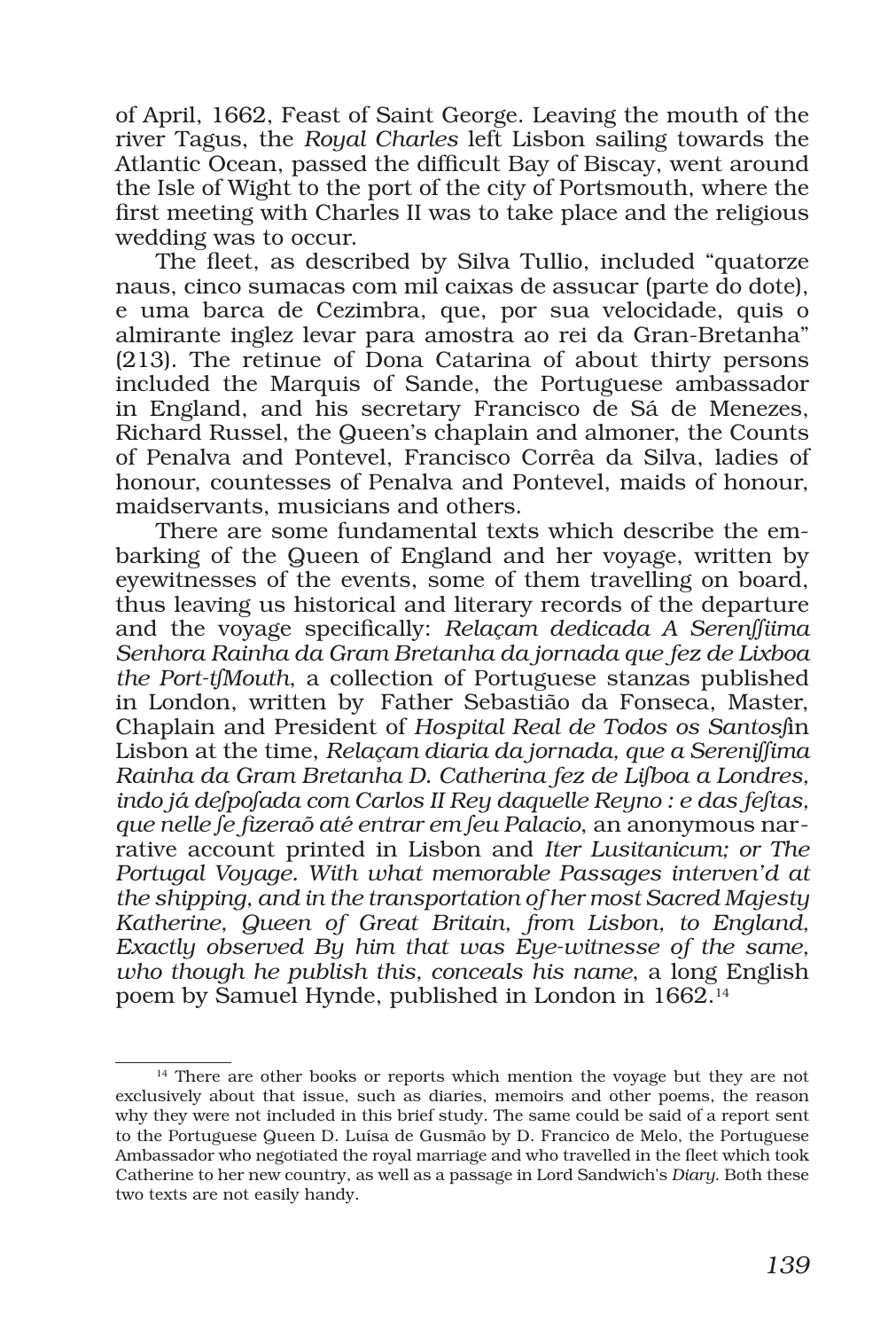In addition to these works in Portuguese and English, there are also some beautiful memorials of the magnificent spectacle on the Tagus River of the parting of Dona Catarina, her embarking, and her arrival at Portsmouth in a set of engravings by Dirk Stoop, a Dutch painter who had already painted a portrait of the Infanta, and which are important due to the detail of the historical representation and to their quality and esthetical value, since they allow us to visualize the moments referred to. According to Theresa Castello Branco, Catherine of Braganza and her retinue looked like a small Portuguese world or, in her words, "um pequeno mundo português lançado em terras inglesas" (Branco, 1971, 424).

The Fleet did not leave on the 23rd April as there were contrary winds and Queen Catherine and her retinue had to stay aboard during the night. Thus the festivals and the fireworks continued without interruption. Music could be heard onshore and on the river Tagus celebrating Queen Catherine's voyage to England. D. António de Sousa de Macedo, in his *Relacion de las Fiestas qve se hizieron en Lisboa*, described the feasting at night:

La noche no quifo, en fu tanto, quedar inferior. Alumbrò fe con tales fuegos en todos los nauios, que parecia que ardian las aguas; y el artilleria repre fentaua vna batalla de los elementos; feñalandose màs los Holandezes, por auerse offerecido a efte género de fiesta. Y acabado aquel e truendo, el horror que dexara fe boluiò apacible con los fuaues cantos de los muficos de Camera del Rey, que de de la mar en bateles entretuuieron la Reyna grande parte de la noche. (ll.717-24)

As on the 24<sup>th</sup> April the contrary winds did not calm down, Queen Catherine's brothers, D. Afonso VI and Prince D. Pedro, asked after her, wrote the anonymous author of *Relaçam Diaria,*  da jornada, "a faber como Sua Magestade hauia passado a noite, & com ella foi atè junto a Belèm, aonde a Armada deu fundo" (ll.19-20). At night the King visited her sister again, bringing his musicians to give their last farewell to Her Majesty who got up to hear the songs they were singing to her: "os seus Musicos da camera a dar as vltimas despedidas do mar a Sua Magestade, que se leuantou a ouuir os tonos que lhe cantàrão" (Macedo, ll.21-23). The Fleet left Lisbon on the 25th of April. Until that time Catherine was repeatedly visited by her brothers, the King and the prince of Portugal.

It was in fact a stormy passage to England due to the violence of the sea, the strong and contrary winds and the climate, in addition to the potential or eventual threat of attack by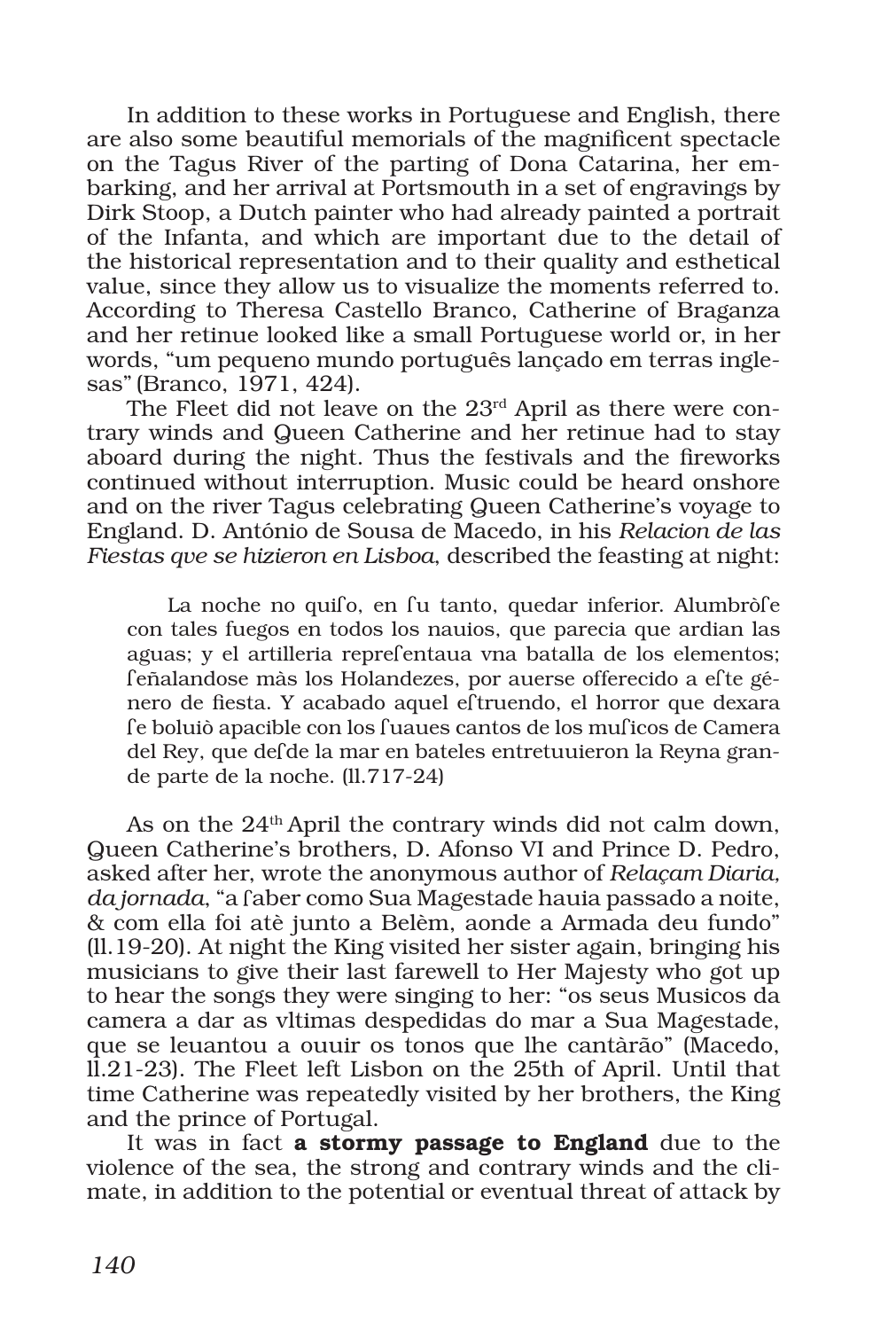the neighbouring country or even by corsairs, after passing by the North of the Iberian Peninsula.

The narrative *Relaçam Diaria da jornada* was written by someone who travelled in Queen Catherine's fleet and who reveals profound nautical knowledge, describing difficult moments of navigation as can be seen by the following significant excerpt:

Na manhãa de quarta feira amanhecemos com hum Sudue fte rijo, cõ que fomos nauegando atè as dez do dia. De pois le mudou a Nordèfte, & logo a Nornordéfte, crefcendo de maneira, que nos foi força força pòr à capa, por não perdermos a altura em que nos achauamos, que feria de quarenta graos. Do mefmo modo eftiuemos o dia feguinte, crefcendo cada vez mais o vento, & os mares, com que a Almiranta perdeo pella menhãa a vella de gauia, & à tarde a vella grande, & fobreceuadeira, h fa fumaça o mafto, & a nolla barca a vella maior, & ao moutro dia nos de appareceo, não se fabendo atè agora se perdida, se arribada. (...) Porém de fenganados, & achãdonos mais emmarados do neceffário, voltamos na volta da terra o dia leguinte, & alli indo os dias na volta do mar, & as noites na da terra, andamos aos bordos todo o tempo que nos durou a tormenta, que foi atê a quinta feira pella menhãa, em que com a Lua abrandou mais o vento, & o dia eguinte ficou em calmaria. **Foi notauel a con tância, & valor com que Sua Magel tade le houue na tempel tade**, não l'entindo mais que os primeiros dias aquelles ordinários mouimentos do mar, que fentem ainda os mais experimentados nelle, & de q **nem o proprio General le liurou**, o qual por não faltar em coula alg a à al filtência, & diuertimento de S. Mage ftade, vinha as mais das noites à porta da fua camera com a fua mufica de instrumentos, tocando peffoalmente muitos delles com toda a deftreza, efpecialmente a Tiorba, & com vários difeantes **entretinha a S. Mageftade, para que fentiffe menos os difcomodos com q se pa auão as noites**.

These last lines demonstrate a very complimentary note to the Queen of England (ll.83-86) and the author also enhances the visits of Lord Sandwich to the Queen paying special attention to her comfort and entertainment (ll.86-91). The author of *Relaçam Diaria da jornada* also mentions other difficulties caused not by the storm but by an encounter with adversaries who could not be seen in the darkness of the night, but who in daylight revealed themselves to be pirates:

 $(...)$  atè que com a claridade do dia soubels emos adonde  $ef$  tauamos. As is executou,  $\&$  pouco defipois passed por nòs hum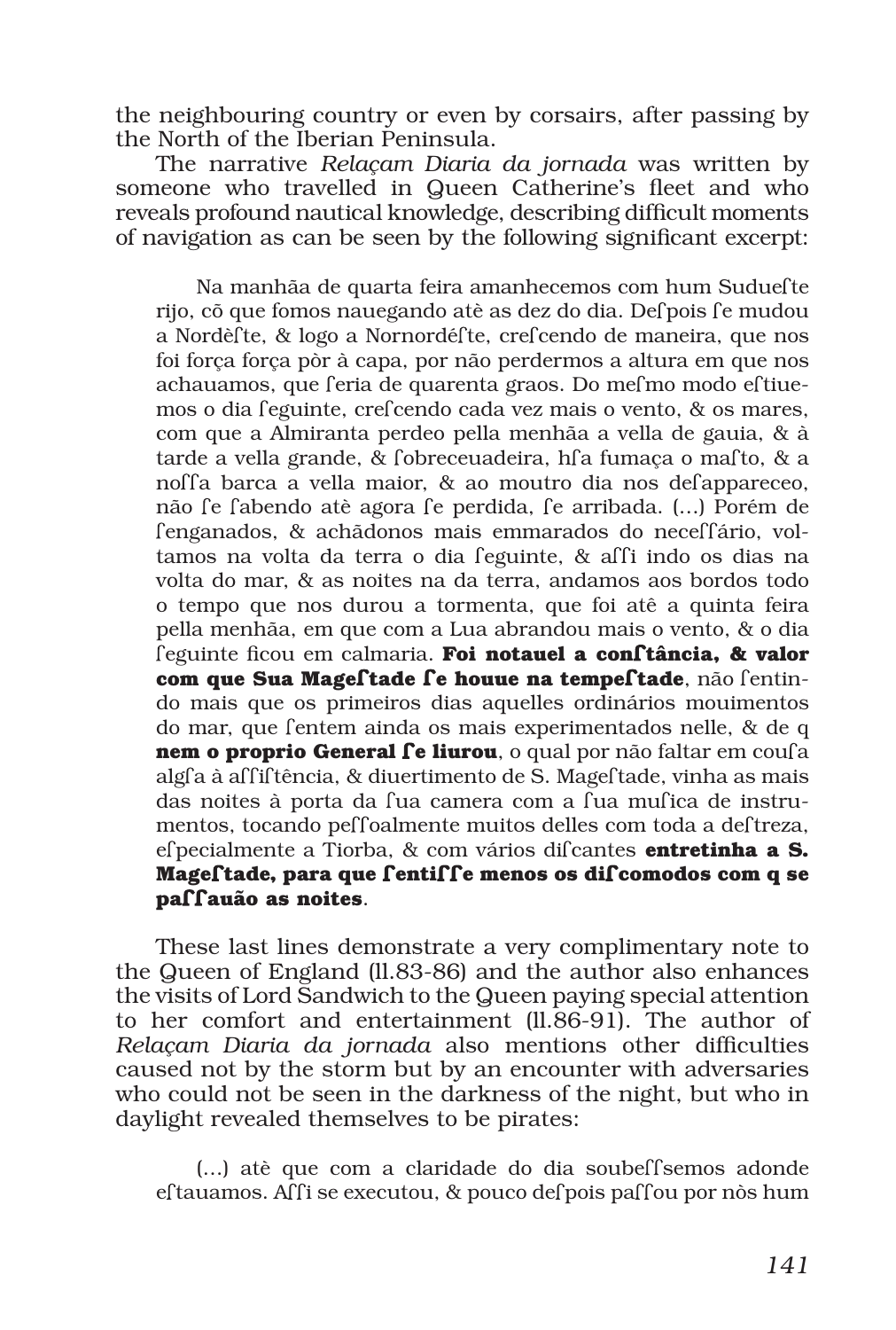nauio pequeno, de quem, querendoo laber não respondeo outra cou a, fenão que nos não entendia, & fe foi de fuiando de nòs quanto pode. Por efte, & por outros finaes fe aueriguou fer **nauio de Turcos**, que tambem infeltão eltes mares, & o melmo deu  $occasião a que o no f'o lhe atira f'fe aquella peca, que nòs tiuemos$ por final de terra.

Samuel Pepys in his diary also refers to these threats. On the 7th April, he mentions what was said or heard-said in London about a hypothetic threat to Lisbon by foreign powers: "The great talk is, that the Spaniard and the Hollander do intend to set upon the Portugais by sea at Lisbone so soon as our fleet is come away; and that means our fleet is not likely to come yet these two months or three – which I hope is not true." (Latham & Matthews, vol III, 61).

Near Portsmouth, after the storm had gone, the first member of the English Royal Family Queen Catherine met was James Duke of York, the King's brother, who visited her aboard the Royal Charles. Catherine was very kind and dressed in the English fashion, showing a lot of interest in the conversation and cordially and spontaneously talked with her brother in law:

S. Mag. o efperaua na fua Camera fentada, & veftida à Ingleza de tela cor de cana, guarnecida de rendas de prata, & quando entrou S.A. o fahio a receber tres paffos fóra do docel; quiz o Duque beijarlhe a mão, & ella o leuantou nos braços, & tornando ao feu lugar, eftiuerão em pè falando hum pouco, fendo interprete o Bilpo Ruxel. Delpois, in tando S. Mag. cõ o Duque para que fetaffe em hua cadeira de efpaldas, que para elle eftaua, o não quiz fazer, & finalmente se fentou em hua cadeira raza, à sua mão e querda fóra do docel, (...)." (*Relaçam Diaria*, da jornada, ll.256-63).

*Iter Lusitanicum: or, The Portugal Voyage*, is the only English poem to describe with great detail Queen Catherine´s passage to England. On the first page the author presents himself as an eyewitness as he writes: "Exactly observed/ By him that was Eye-witnesse of the same,/ Who though he publish this, conceals his name". He signs as "S.H., a Cosmopolite", and after an epigraph in Latin the poet wrote a second epigraph in English: "Verses ask time, and leisure, but I'me tost/ With windes, and waves, and with cold winters blast", which suggests in some way that the conditions at sea were not the most suitable to the writing of the poem. The details depicted indicate that Samuel Hynde went to England in the fleet of England's new queen.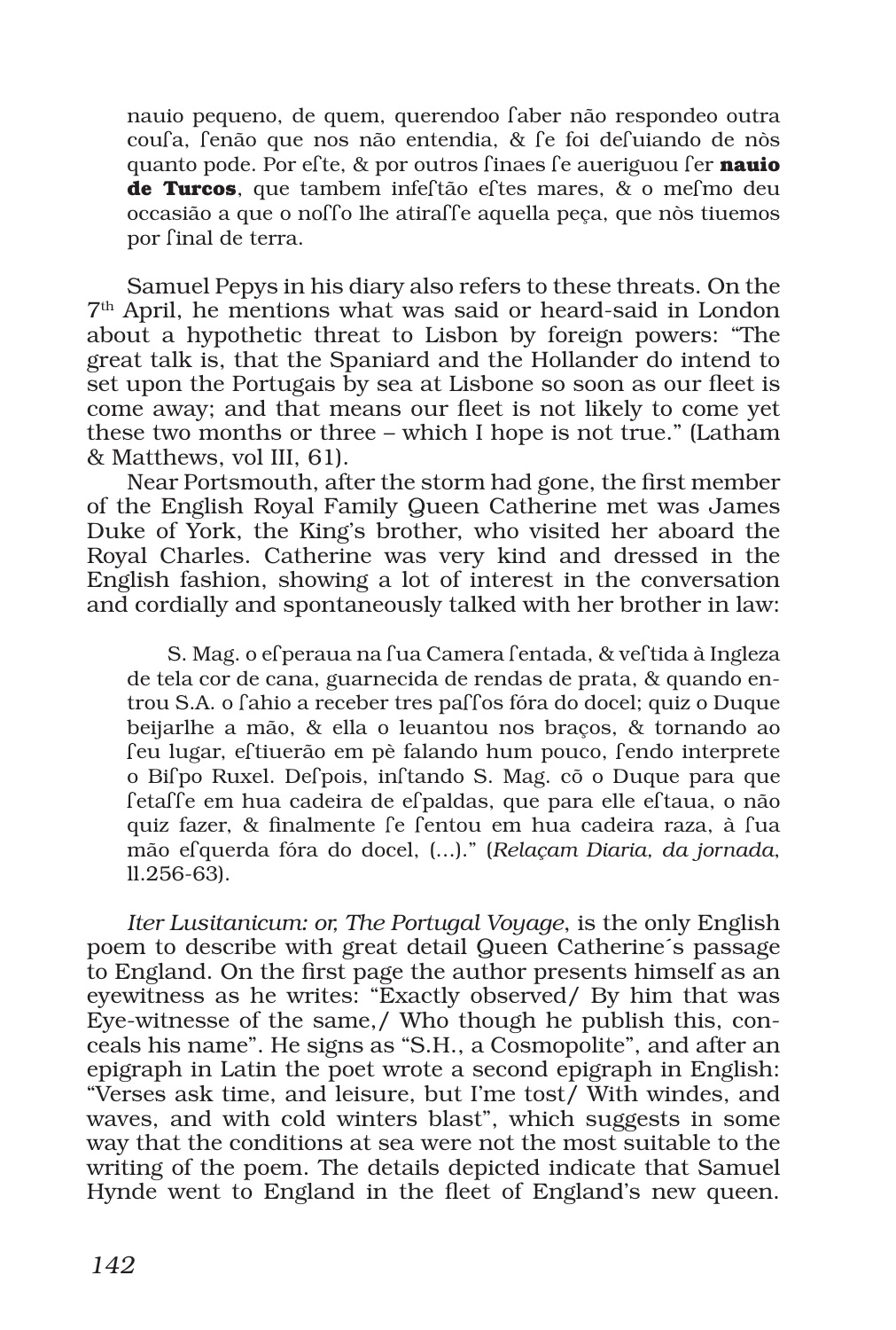The author of the *Relaçam diaria da jornada* also mentions the English people onboard: "outras peffoas particulares, que el Rey de Inglaterra mandou para acompanharem a Rainha fua mulher." (ll. 1-2).

The English poem begins with a dedication to the King ("To the King, His most Sacred, and most Excellens Majesty"), a dedication to the Queen ("To the most Serene and Powerfull Queen, the Queen of *Great Britain, France, and Ireland*, &c.") and an apology to the reader ("The apology, to the reader"). The poem ends praising again the King and Queen ("To the King and Queen"), and addressing the Nation in general ("To the Nation in General"), presenting a very brief narrative on the history of Portugal, the Queen's native country.

The poem is constituted by sections or small poems with subtitles which can be read as a sequence or separately. Some deal with the history of Portugal. Others, such as the following ones, describe the voyage in particular: "Her Majesty Ship'd on St. George his day" (ll. 217-52), "The Queen comes aboard" (ll. 273-98), "St. Georges Night" (ll. 313-58), "That morning we put to Sea" (ll. 389-428), "Good Wind and Weather" (ll. 429-36), "Across and contrary Wind" (ll. 437-64), "The Passengers in this Storm" (ll. 465-84), "A Whale neer the Ship" (ll. 485-500), "The Mariner's Prayer" (ll. 501-534), "The Queens Courage" (ll. 535- 62), "The reward of Patience" (ll. 563-82), and "On the Royal Charles" (ll. 623-720).

The stanzas designated as "St. Georges Night" describe in English and in verse the night Catherine of Braganza spent on the river Tagus aboard *the Royal Charles*, as *Relacion de las Fiestas* and *Relaçam Diaria da jornada* also referred to. During the night, the festival takes place ashore as well as on the river filled with many different kinds of ships and boats coordinated with nature, here impersonated as "Dame Nature":

> And yet no noise nor harm; what did appear, Was fitted to the *Eye*, and not the *Ear*, To please the Queen, the *Elements* conspire, That of the Earth, the Waters, and the Fires. (ll. 353-56)

The show of lights and fire was fulfilled with the music her brother brought her in a Royal boat next to the Royal Charles. Chorus, instrumentals, sonnets, epithalamia, madrigals could be heard over the Tagus river, everything to honour the new Queen of England:

Down comes the King in's Royal Barge, amain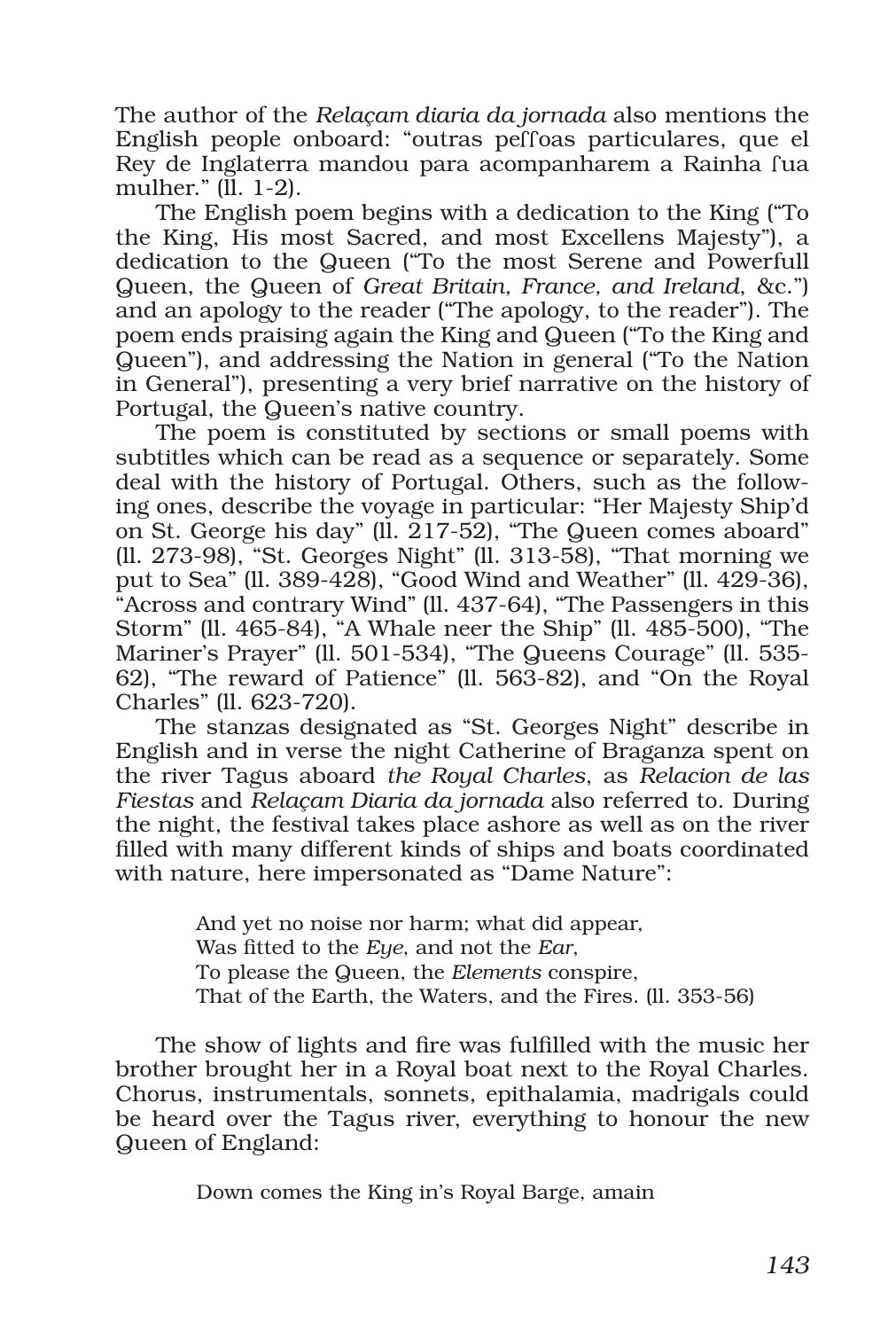*Incognito*! with his harmonious train: To sing his Sisters Farewell, which was done, To Extasie, and Admiration. Under our gilded Galleries he floats, And there they advance their most melodious throats In severall Sonnets, which the Artist calls Epithalamions, Carols, Madrigals. *Thalia* to the Queen did here impart What skill in Musick lay, and what in Art. What comes from Instruments, what from the throats, Well warbl'd out in sweet-dividing Notes. The vocall Musick that we heard this Night, Had in't the Quintessence of all delight. Here was the true *Arion*, who, they say, Made *Dolphins* dance, and caper in the Sea. Hers was the *Orpheus*, and *Amphion* too. (ll. 363-79)

The third part of the poem starts with "That morning we put to Sea" and the fleet leaving Lisbon. The storm and the winds are terrifying in contrast with the music of the Spheres that has delighted the passengers before:

> The very day was darknesse, and the Night Presented nought but horrour to the sight. […] (ll. 455-56) The Face of Heaven was dreadfull; and the noise Of wind, and water drown'd the Saylors cries. 'Larums of vengeance sounding in our ears, So lately fill'd with Musick of the Spheres." (ll.459-62).

And if nature brought the storm, and disturbed the sea and the winds, it also disturbed the passengers as the poet expresses in "The Passengers in this Storm". The relief that overcomes everyone after the storm is introduced in the section "A Whale neer the Ship". In "The reward of Patience" Hynde delights in the quietness and peace of nature, praising the ship, *Royal Charles*, which was the light and guide for all the fleet, as a character more in the passage to England:

> Ships are Hermophrodites; we call them Men: *Charles*, *James*, and *Henry*; At next breath agen, She's a brave Man of War, here's one for all, Both the Worlds wonder, and her Admiral. The Royall *Charles*; the name o'th Faith Defender Admits Expressions in a double Gender. (ll. 623-28).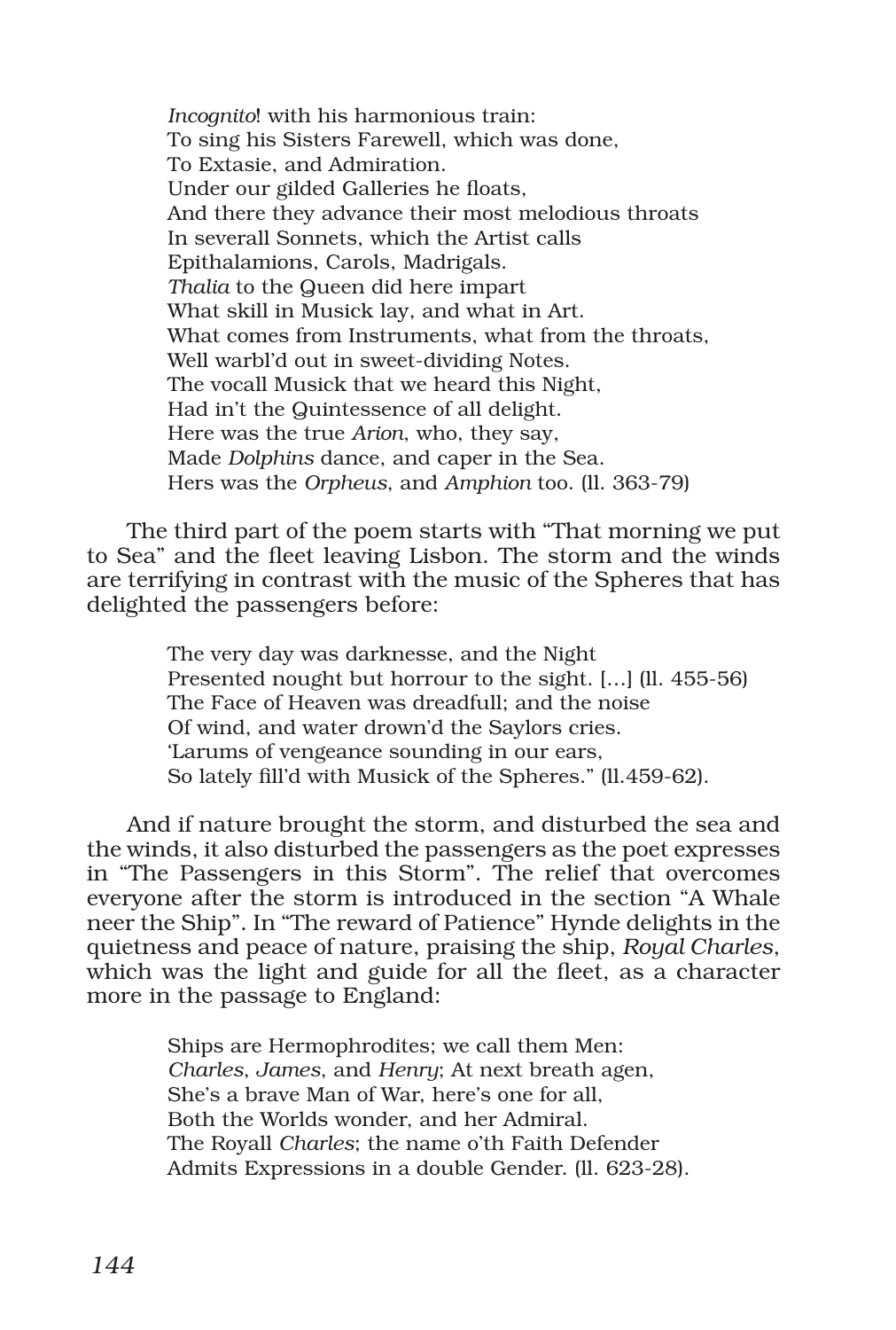This poem expresses some of the issues usually present in the English panegyrical poetry about Queen Catherine of Braganza during her first years in England, such as the royal marriage, the symbolical and material wealth of the alliance, the bonds uniting two recently restored nations, an understandable curiosity towards the Queen chosen by the monarch and expected mother of the heir of England, and an initial interest for the history, language and culture of her country. What makes it different from other poems in the English language and other works of Portuguese writers is its comprehensiveness: besides its encomiastic characteristics it is simultaneously a heroic poem, an epithalamium, a narrative epic and a piece of travel literature. Unlike the already mentioned *Relaçam Diaria da jornada*, which contains a lot of technical detail about tides, wind, sails, ships, etc., Samuel Hynde praises the King and Queen and underlines the character of the new Queen and her retinue, the magnificence of her chamber aboard the Royal Charles, the ship itself, the beauty of the sea and landscape, the whale and the dolphins, and, the impressiveness of the storm and the beauty and quiet of fairy winds.

## 4. Final remarks

## *Here sits in Majesty Great Britains Queen.* Samuel Hynde, l.707

"The reward of Patience" is the title of one of *Iter Lusitanicum*'s sections and can be seen as a summary of Catherine's voyage. It was a voyage by sea that led Catherine of Braganza not only to Portsmouth but to a whole life as Queen of England. The stormy passage to England of Queen Catherine of Braganza may also be paraphrased by the words of Charles Boxer, a British lusophile, referring to the anglo-portuguese marriage: "With all its ups and downs, [it] symbolises both the vicissitudes and the enduring nature of the Anglo-Portuguese connection."(30)

Catherine of Braganza's life as Queen of England had, undoubtedly, political, economical, social, religious, cultural and literary consequences which go much further than the theme of this essay. Concerning politics she was much more influential in Portugal than in England, particularly as Queen Regent of Portugal on her return. In 1662, when she arrived in England, most of the spheres of influence were already taken, and she was young and inexperienced in statehood. As Queen Regent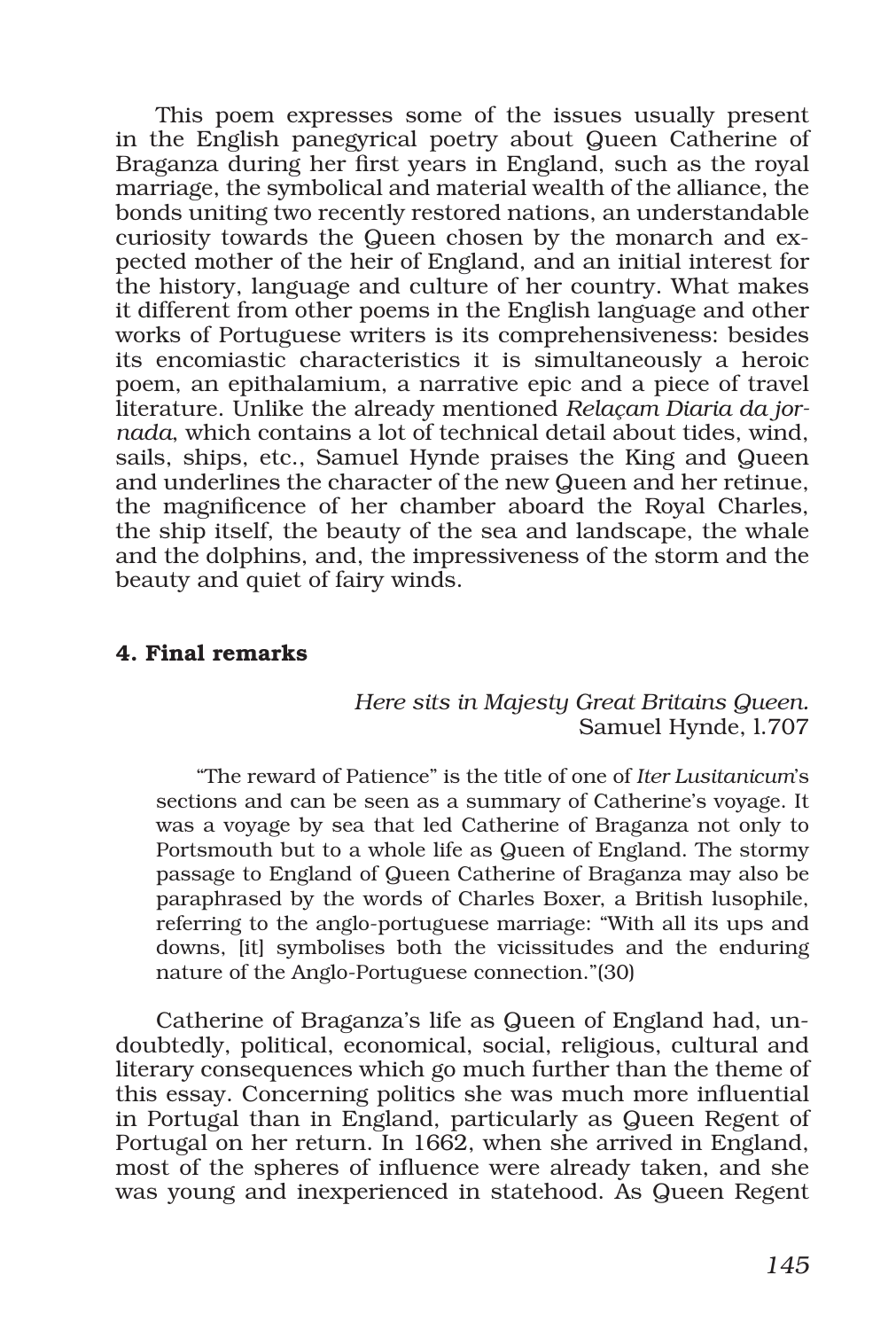of Portugal she exercised her power by supporting an anti-French feeling in what concerns foreign policy and contributed substantially to the Anglo-Portuguese negotiations which led to the signature of the the famous Methuen Treaty of 1703.15

#### BIBLIOGRAPHY

#### Primary Sources

- Anónimo. *Relaçam diaria da jornada, que a Sereni*∫∫*ima Rainha da Gram Bretanha D. Catherina fez de Li*∫*boa a Londres, indo já de*∫*po*∫*ada com Carlos II Rey daquelle Reyno: e das fe*∫*tas, que nelle* ∫*e fizeraõ até entrar em* ∫*eu Palacio, Anno de 1662*. Lisboa: Na officina de Henrique Valente de Oliveira, Impreffor del Rey, Anno de 1662.
- [Macedo, D. António de Sousa de]. *Relacion de las Fiestas qve se hizieron en Lisboa, Con la nueua del ca*∫*amiento de la Sereni*∫*sima Infanta de Portugal Doña Catalina (ya Reyna de la Gran Bretaña,) con el Sereni*∫*simo Rey de la Gran Bretaña Carlos Segvndo de*∫*te nombre, Y todo lo que* ∫*ucedió ha*∫*ta embarcar*∫*e para Inglatierra*. Lisboa: en la Officina de Henrique Valente de Oliveira Impressor del Rey N.S., 1662.
- Fonseca, P. Sebastião da. *Relaçam dedicada A Sereni*∫*sima Senhora Rainha da Gram Bretanha da jornada que fes de Lixboa the Por-t*∫*Mouth*. Londres : na Officina de F. Martin, [Fa. Allestry & Tho. Dicas], 1662.
- H[ynde], S[amuel]. *Iter Lusitanicum; or The Portugal Voyage. With what memorable Passages interven'd at the shipping, and in the transportation of her most Sacred Majesty Katherine, Queen of Great Britain, from Lisbon, to England, Exactly observed By him that was Eye-witnesse of the same, who though he publish this, conceals his name*. London: S. Griffin, 1662.

#### Secondary Sources

- Almada, José de. *A Aliança Inglesa Subsídios para o seu Estudo*. 2 vols. Lisboa: Imprensa Nacional, 1946.
- Beirão, Caetano de Abreu. "As Negociações para o Casamento da Infanta D.Catarina com Carlos II de Inglaterra, 1644-1661". *Anais*, vol. VII. Lisboa: Academia Portuguesa de História, 1942. 459-90.
- Bold, Henry. *Anniversary, To the Kings Most Excellent Majesty Charles the II. On His Birth and Restauration Day, May 29. Having resolv'd to Marry with the Infanta of Portugall*. London, 1661.

<sup>15</sup> See Corp (67), Davidson (482) and Lousada (335-50).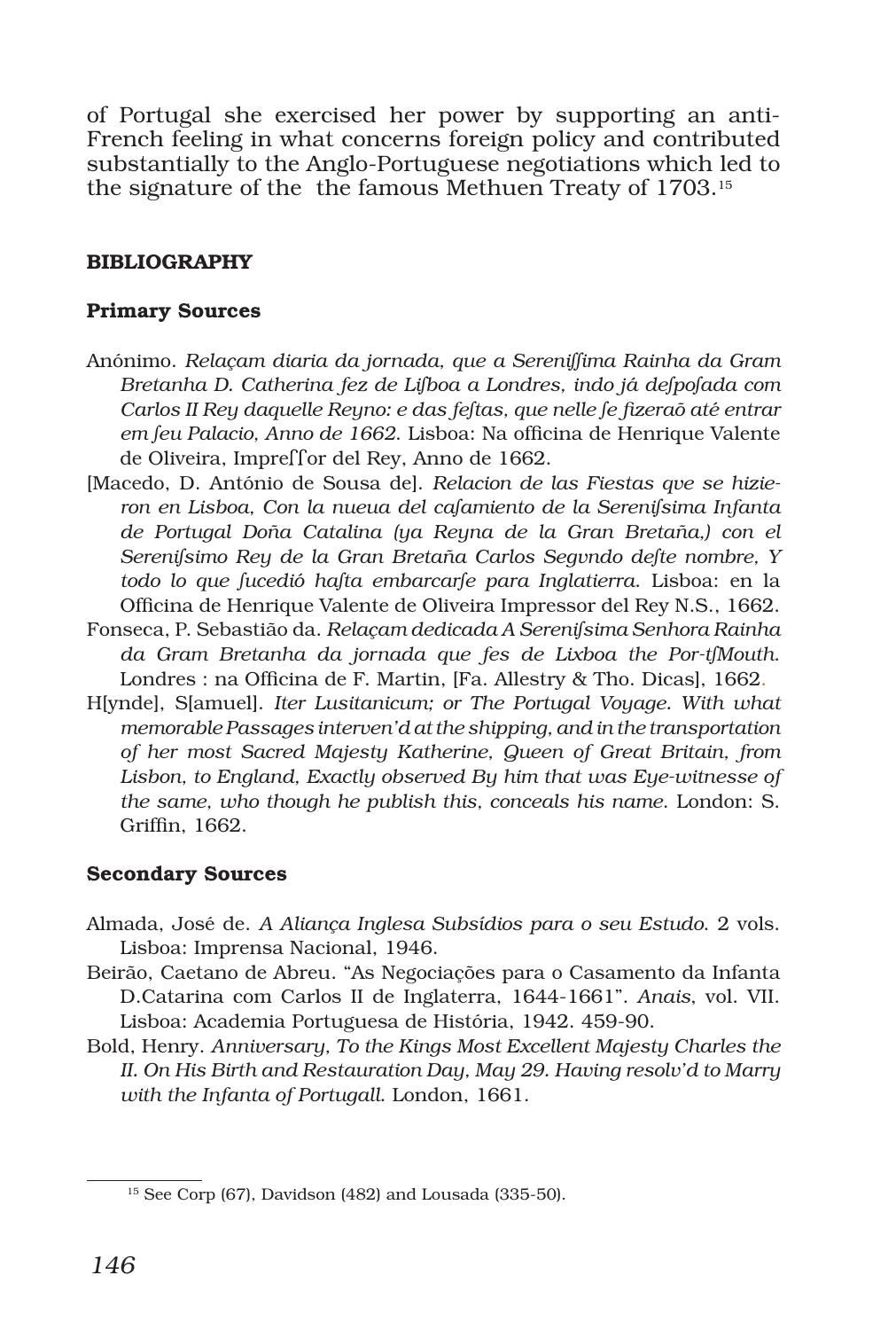- Boxer, Charles. "Vicissitudes of Anglo-Portuguese Relations in the 17th Century". *600 Anos de Aliança Anglo-Portuguesa. 600 Years of Anglo-Portuguese Alliance*. London: Foreign Office, [1973].
- Branco, Theresa M. Schedel de Castello. "Dona Catarina de Bragança, Rainha e Mulher". *Panorama. Revista Portuguesa de Arte e Turismo*. nº46/47, IV série, Lisboa: Setembro de 1973. 56-66.
- ---. *Vida de Francisco de Mello Torres 1º Conde da Ponte Marquês de Sande Soldado e Diplomata da Restauração 1620-1667*. Lisboa: Livraria Ferin, Lda., 1971.
- Brazão, Eduardo. *A Diplomacia Portuguesa dos séculos XVII e XVIII*. vol.1. Lisboa: Editorial Resistência SARL, 1980.
- ---. "O Protocolo da Partida de Catarina de Bragança para Inglaterra". *Ocidente*. nº 16. Lisboa: Julho 1939. 269-286.
- Bryant, *Sir* Arthur (Ed.). *The Letters, Speeches and Declarations of king Charles II*. London: Cassell & Company Ltd., 1968.
- Cabral, António Lopes. *Festas Reays na Corte de Lisboa Ao feliz Cazamento dos Reys da graõ Bretanha Carlos, & Catherina. Em os Tovros qve se correram no Terreiro do Pa*∫∫*o em Outubro de 1661. Dedicadas a Evropa Princeza de Phenicia. E Escritas Por Izandro, Aonio, e Lvzindo, Toureiros de forcado*, Lisboa: Domingos Carneiro, 1661.
- Castel-Branco, Maria da Conceição Emiliano. *A Melhor Jóia da Coroa: Representações de D. Catarina de Bragança na Literatura Inglesa*. PhD Diss. Lisboa: FCSH, UNL, 2005.
- ---. *Antologia de Poemas Ingleses sobre D. Catarina de Bragança*. Volume annexed to PhD Diss. *A Melhor Jóia da Coroa*: *Representações de D. Catarina de Bragança na Literatura Inglesa*. Lisboa: FCSH, UNL, 2005.
- --- "O Percurso Anglo-Português da Rainha D. Catarina De Bragança". *Revista de Estudos Anglo-Portugueses*, nº 15. Lisboa: FCT, CEAP, FCSH, 2006. 155-203.
- ---. "The theme of song in England: Queen Catherine of Braganza in English literature". *Novos Caminhos da História e da Cultura. Actas do XXVII Encontro da APEAA*, Org. de Carlos Ceia e Isabel Lousada. Lisboa: APEAA, FCSH, CEAP, 2007. 471-85.
- Charles II. "Speech to Both Houses at the First Session of the Second Parliament, May 8, 1661". *The Letters, Speeches and Declarations of King Charles II*. Ed. by Sir Arthur Bryant. London: Cassell & Company Ltd., 1968.111-12.
- Clarendon, Edward Hyde Earl of. *The Life of Edward Earl of Clarendon,*  Lord High Chancellor of England, and Chancellor of the University of *Oxford. Containing I. An Account of the Chancellor's Life from his Birth to the Restoration in 1660. II. A Continuation of the same, and of his History of the Grand Rebellion, from the Restoration to his Banishment in 1667, Written by Himself, Printed from his Original Manuscripts, given to the University of Oxford by the Heirs of the late Earl of Clarendon*. 3 volumes, 3rd ed. Oxford: At the Clarendon Printing House, 1761 (1759).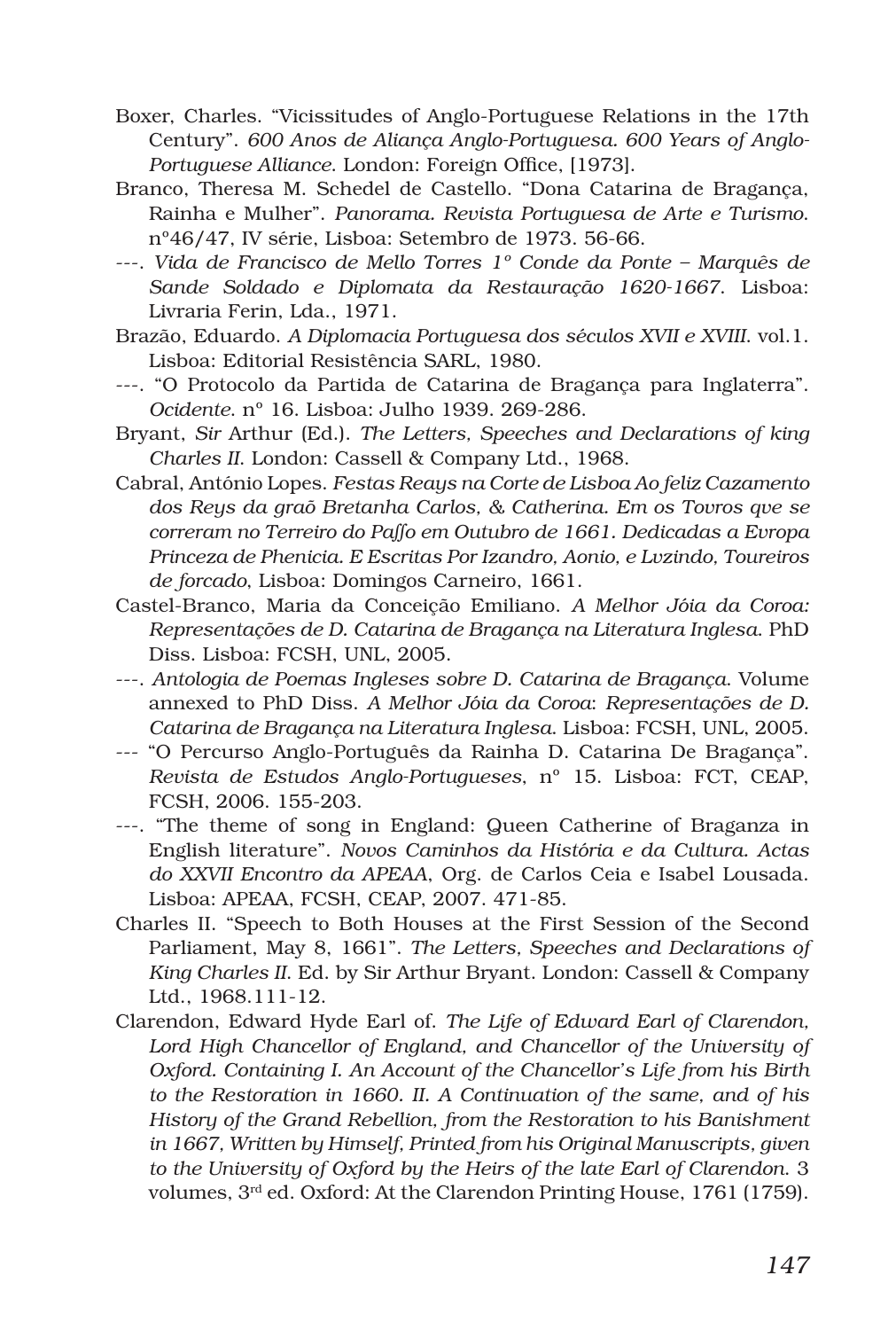- Clark, Sir George. *The Later Stuarts 1660-1714*. 2nd. ed. The Oxford History of England. Oxford: Clarendon Press, 1955 (1st publ.1934).
- Corp, Edward. "Catherine of Braganza and cultural politics". *Queenship in Britain, 1660-1837. Royal patronage, court culture and dynastic politics*. Ed. by Clarissa Campbell Orr. Manchester University Press, 2002. 53-73.
- Costa, Mário. *Festas do Casamento da Infanta D. Catarina de Bragança com Carlos II de Inglaterra*. Separata de *Olisipo*. Ano XIX, nº 73. Lisboa: [s.n.], Janeiro 1956.
- Davidson, Lillias Campbell. *Catherine of Bragança, Infanta of Portugal and Queen-Consort of England*. With portraits and illustrations. London: John Murray, 1908.
- Feiling, Keith. *British Foreign Policy 1660-1672*. London: Macmillan and Co. Ltd., 1930.
- Howell, James. *A Brief Account of the Royal Matches or Matrimonial Alliances, which the Kings of England have made from to time to time since the year 800 to this present 1662. Collected by a careful collation of History with Records*. London: for Hen. Brome, 1662.
- Latham & Matthews (eds). *The Diary of Samuel Pepys*. vol III. London: Bell & Hyman, Ltd., 1995.
- Lingard, John. *The History of England, from the first invasion by the Romans to the Accession of William and Mary in 1688*. 5th ed. vol. IX. London: Charles Dolman, 1849 (1st. ed. 8 vols, 1819-30).
- Lodge, Richard. *The History of England from the Restoration to the death of William III (1660-1702)*. London, New York, Bombay, and Calcutta: Longmans, Green and co., 1969.
- Lousada, Isabel. "'You shall know a word by the company it keeps': Rereading 1703". *Novos Caminhos da História e da Cultura*. Proceedings of the XXVII Encontro da APEAA (Associação Portuguesa de Estudos Anglo-Americanos). Org. by Carlos Ceia and Isabel Lousada. Lisboa: APEAA, FCSH, CEAP. 335-50.
- Melo, D. Francisco de. "As particularidades que succedèrão no Parlamento, quando nelle se tomou este assento, [...]". *Relaçam da forma com que a Magestade del Rey da Grão Bretanha, manifestou a seus Reynos, tinha ajustado seu casamento com a Serenissima Infanta de Portugal, a Senhora Dona Catherina. Como se* collige *das cartas originais de Francisco de Mello Conde da Ponte do Conselho de Guerra del Rey Nosso Senhor, & Seu Embaixador extraordinario a S.Majestade Britanica que estão na Secretaria de Estado*. Lisboa: na Officina de Antonio Craesbeeck, 1661.
- Oliveira, Eduardo Freire de Oliveira. *Elementos para a História do Município de Lisboa*, 1ª parte, tomo VI, Lisboa: Câmara Municipal de Lisboa, 1891.
- Prestage, Edgar. *As Relações Diplomáticas de Portugal com a França, Inglaterra e Holanda, de 1640 a 1668*. Coimbra: Imprensa da